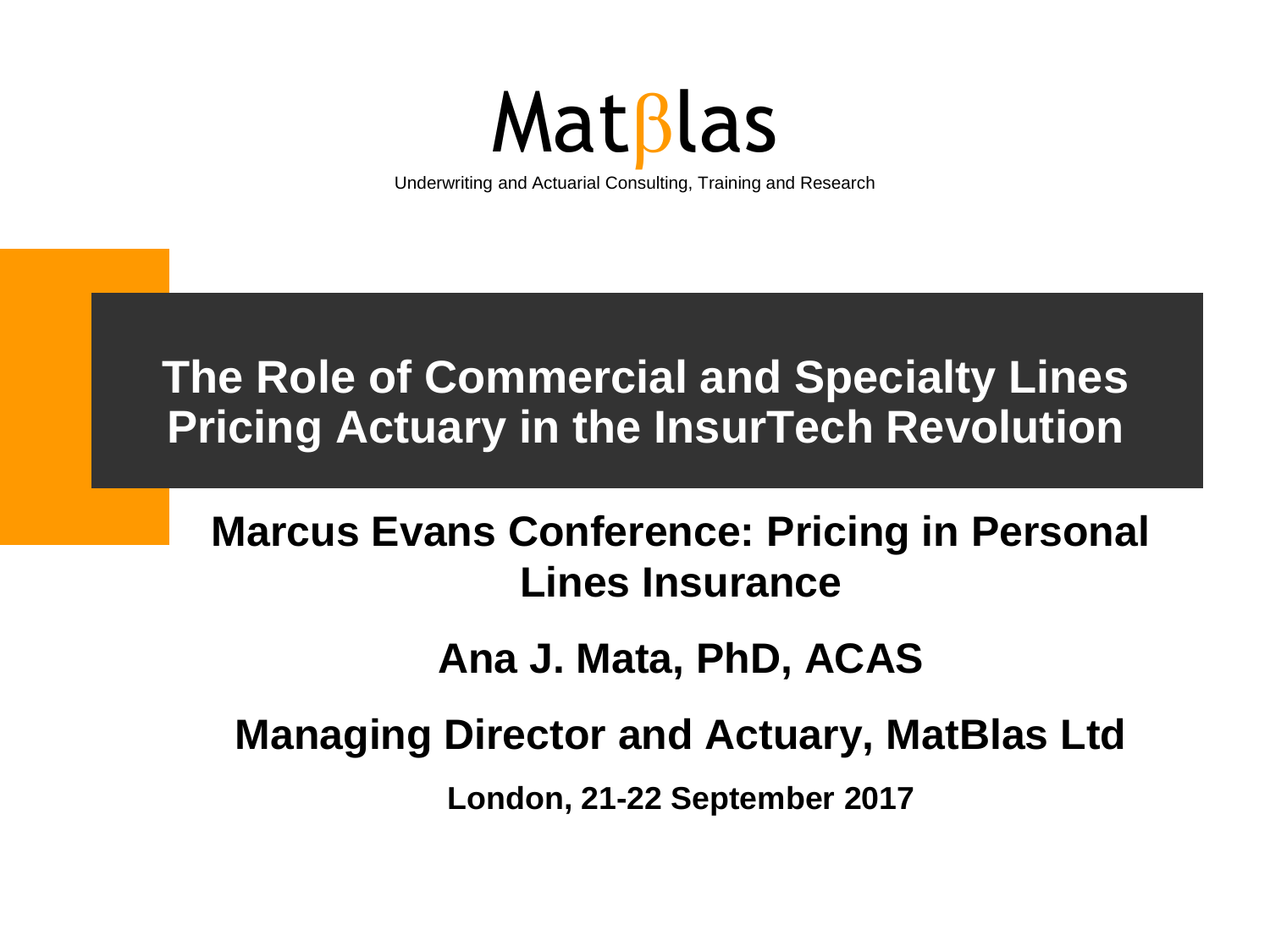#### **The Role of Commercial and Specialty Lines Pricing Actuary in the InsurTech Revolution**

**Copyright © 2017 by MatBlas Limited. All rights reserved**

No part of this publication may be reproduced, stored in a retrieval system or transmitted in any form or by any means, **electronic, mechanical, photocopying, recording, scanning or otherwise, without prior written permission by MatBlas Limited.**

Disclaimer: The content of this presentation is for educational purpose only. No part of the content of this course material constitutes actuarial advice for any company or organization. All worked examples shown in this presentation were derived from hypothetical assumptions only and do not reflect any company's rates, rating factors, benchmark factors, **loss experience or reporting processes. Any similarity between these examples and any insurance company is** coincidental only. The views and opinions expressed in this presentation are the views of the author and do not represent **the views of MatBlas Ltd.**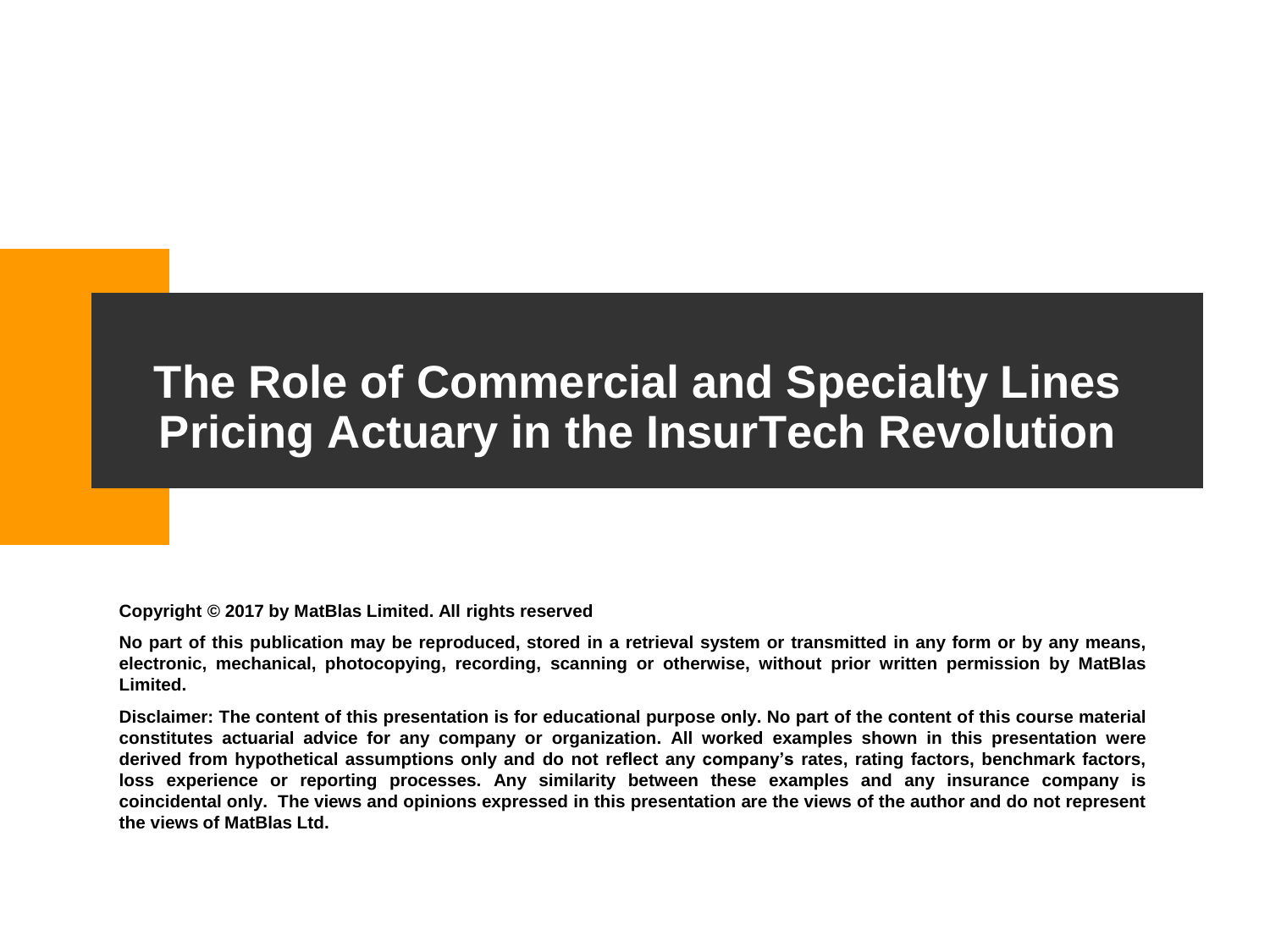# **Ana J. Mata, PhD, ACAS**

#### **Career to date**

- ▶ 2007 to date: Pricing consultant and trainer London
- ▶ 2004 2007: Global Financial Lines and Casualty product actuary – London
- 2002 2004: Reinsurance pricing actuary USA
- 2000 2002: Actuarial consultant London
- ▶ 1992 2000: Teaching assistant, Lecturer for MBA and Undergraduate programmes – UK and Venezuela

#### **Education**

Member of the Casualty Actuarial Society ▶ BSc in Mathematics and PhD in Actuarial Mathematics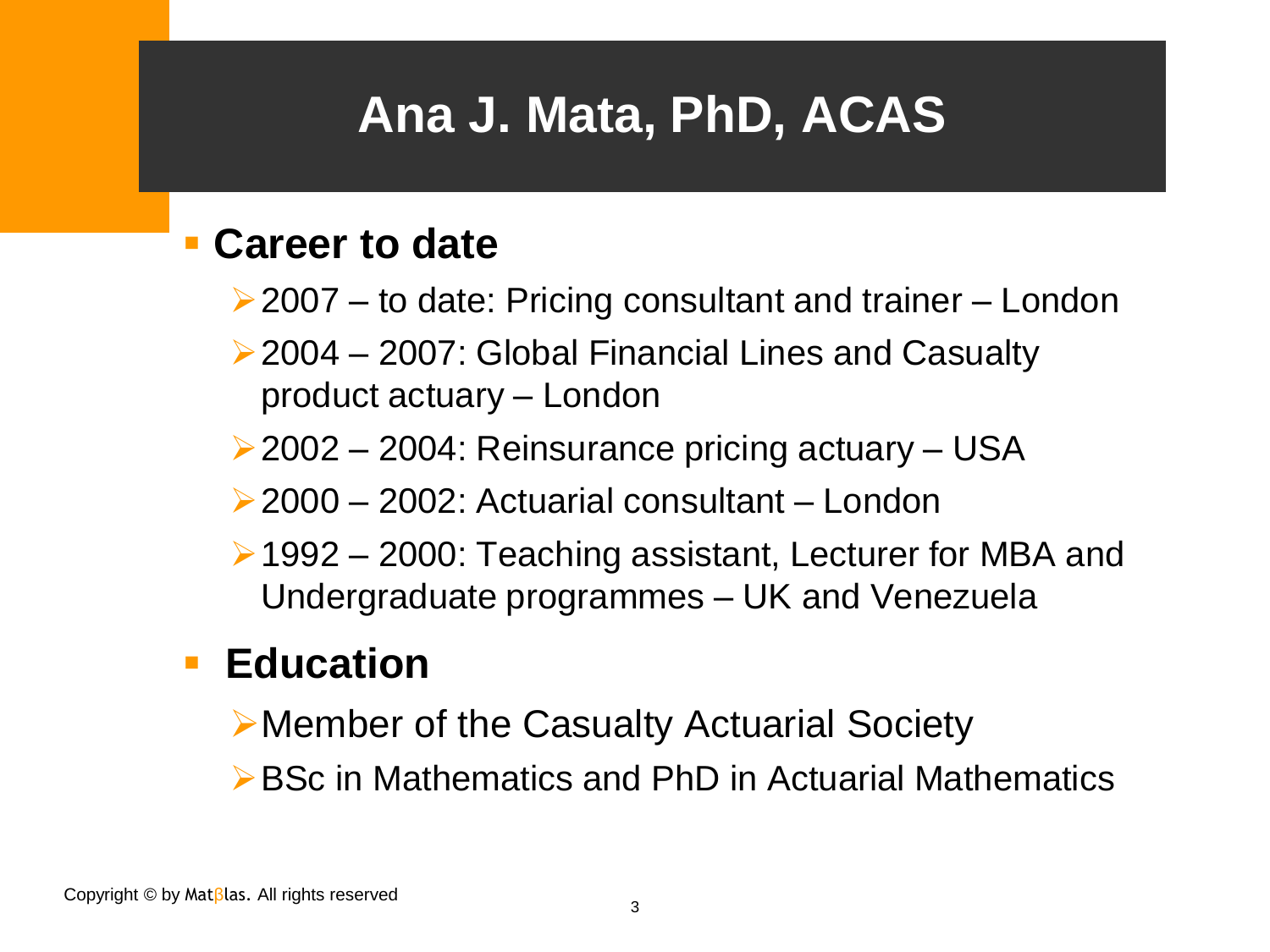# **About MatBlas**

#### **Founded in 2007 with the vision:**

*"We believe that efficiency begins at the time of rating and that technology implemented by insurance experts can significantly streamlined insurance companies' workflows and processes: time saved is profit made."*

- **Our services** 
	- $\triangleright$  Actuarial consultancy
	- Software/systems development
	- Actuarial courses for non-actuaries
	- $\triangleright$  Technical courses and coaching for actuaries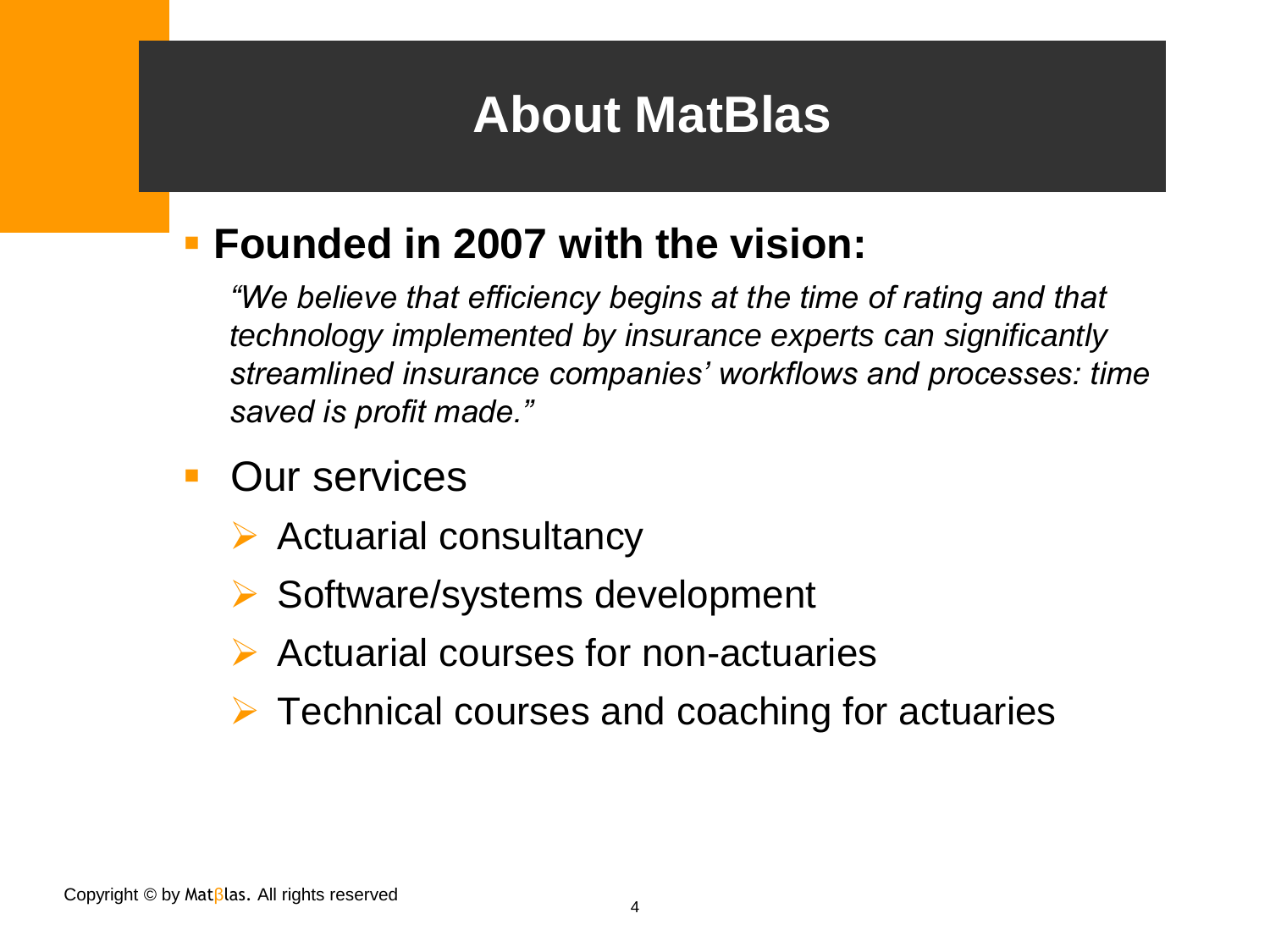# **Agenda**

- **Underwriting and pricing in commercial and specialty lines**
	- $\triangleright$  Pricing, consistency, profitability and data
	- $\triangleright$  Lloyd's vs. Non-Lloyd's companies
- **InsurTech for commercial lines and specialty lines**
	- Two case studies
- **The role of the actuary in the InsurTech revolution**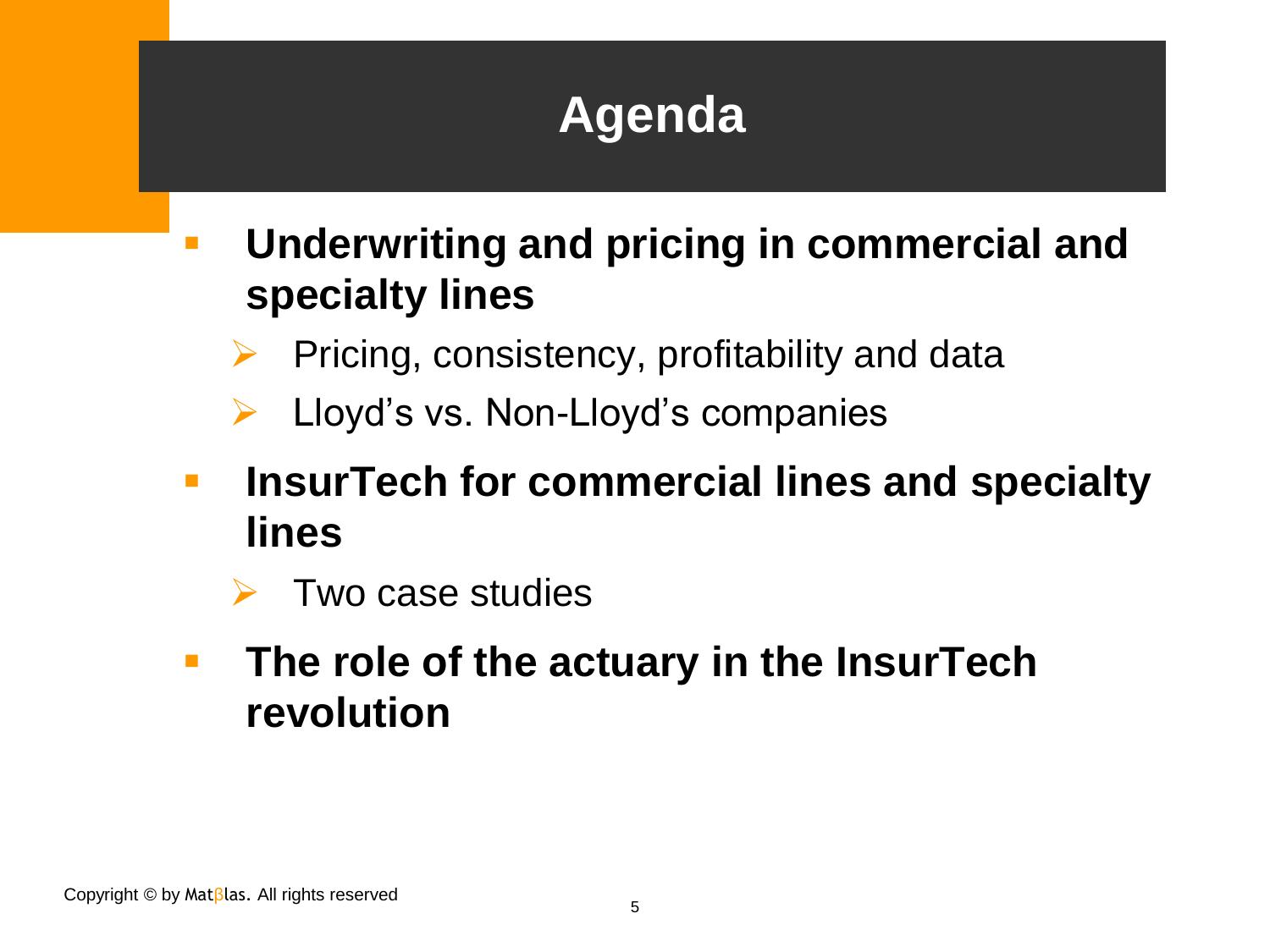#### **Underwriting and pricing in commercial and specialty lines**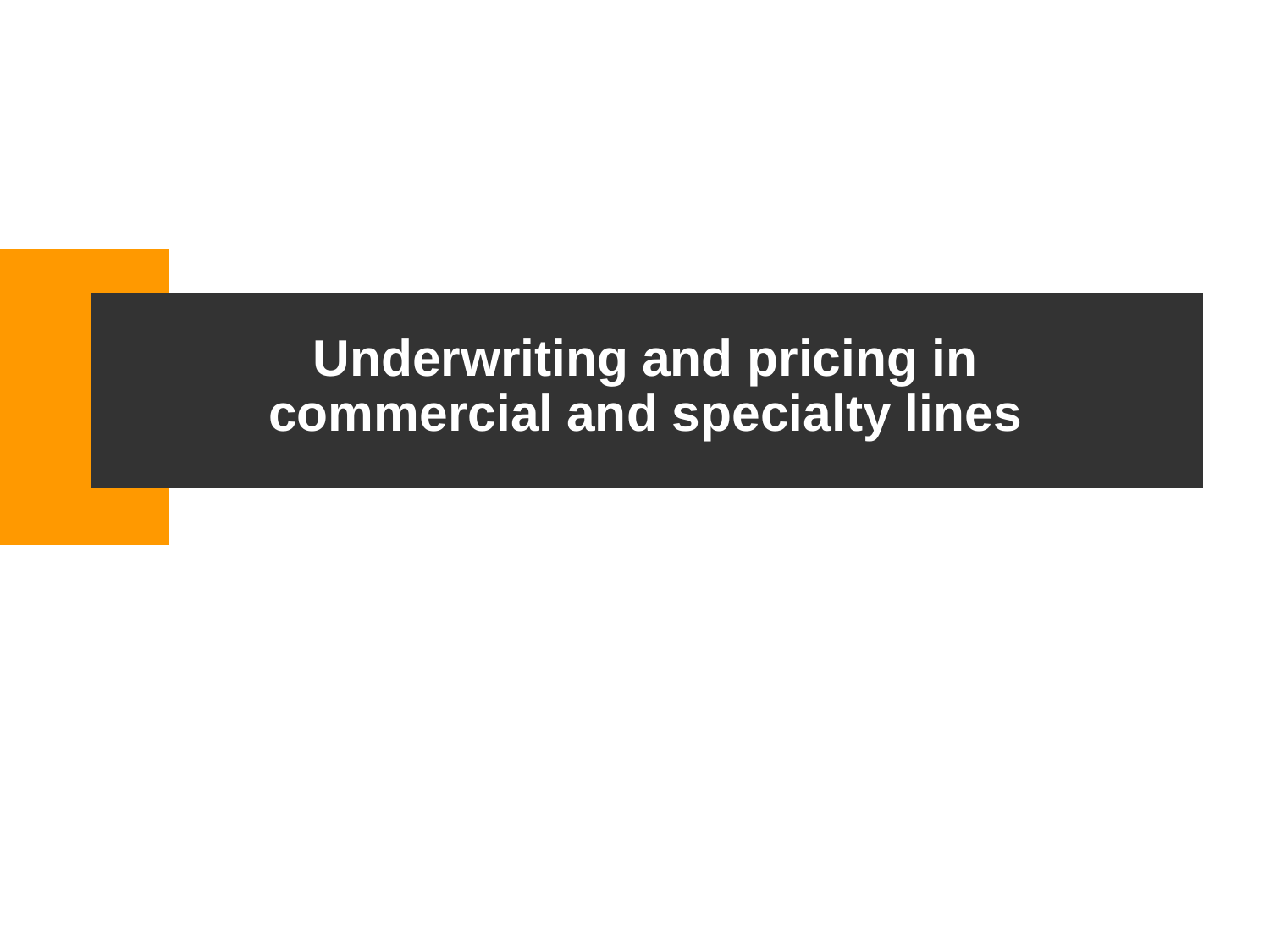## **The purpose of rating models**

- **Risk classification: to allocate the expected claim** cost to each policy based on risk profile
	- $\triangleright$  Predictive frequency and severity
	- Model must have been calibrated with claims data
- **Derive a technical or benchmark price to each** policy
	- $\triangleright$  Distinguish from actual price charged (commercial)
- Consistency of benchmark parameters to measure changes in risk exposure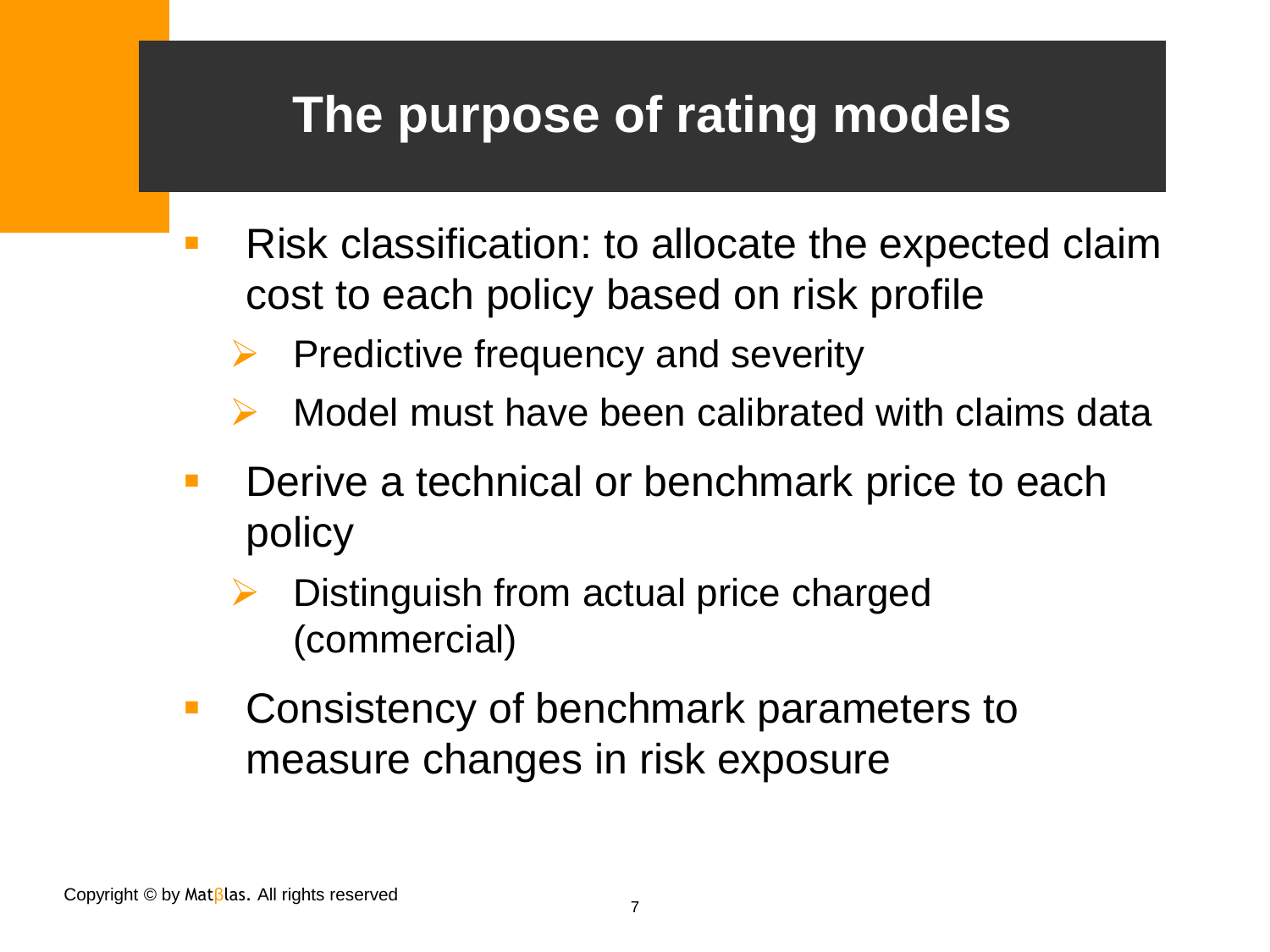# **Lloyd's UMS Framework**

- **High emphasis on single risk pricing**
- **Performance Management Data Report (PMDR)** 
	- $\triangleright$  Benchmark price for each policy
	- $\triangleright$  For renewals, quantifying the premium change due to
		- Change due to Limit/Deductible/Attachment
		- Change due to Breadth of Coverage
		- Change due to Other factors
		- Change due to pure rate change
	- Use of rating models embedded in the underwriting process
- Solvency II:
	- Sign off process: by actuaries or someone with "actuarial experience"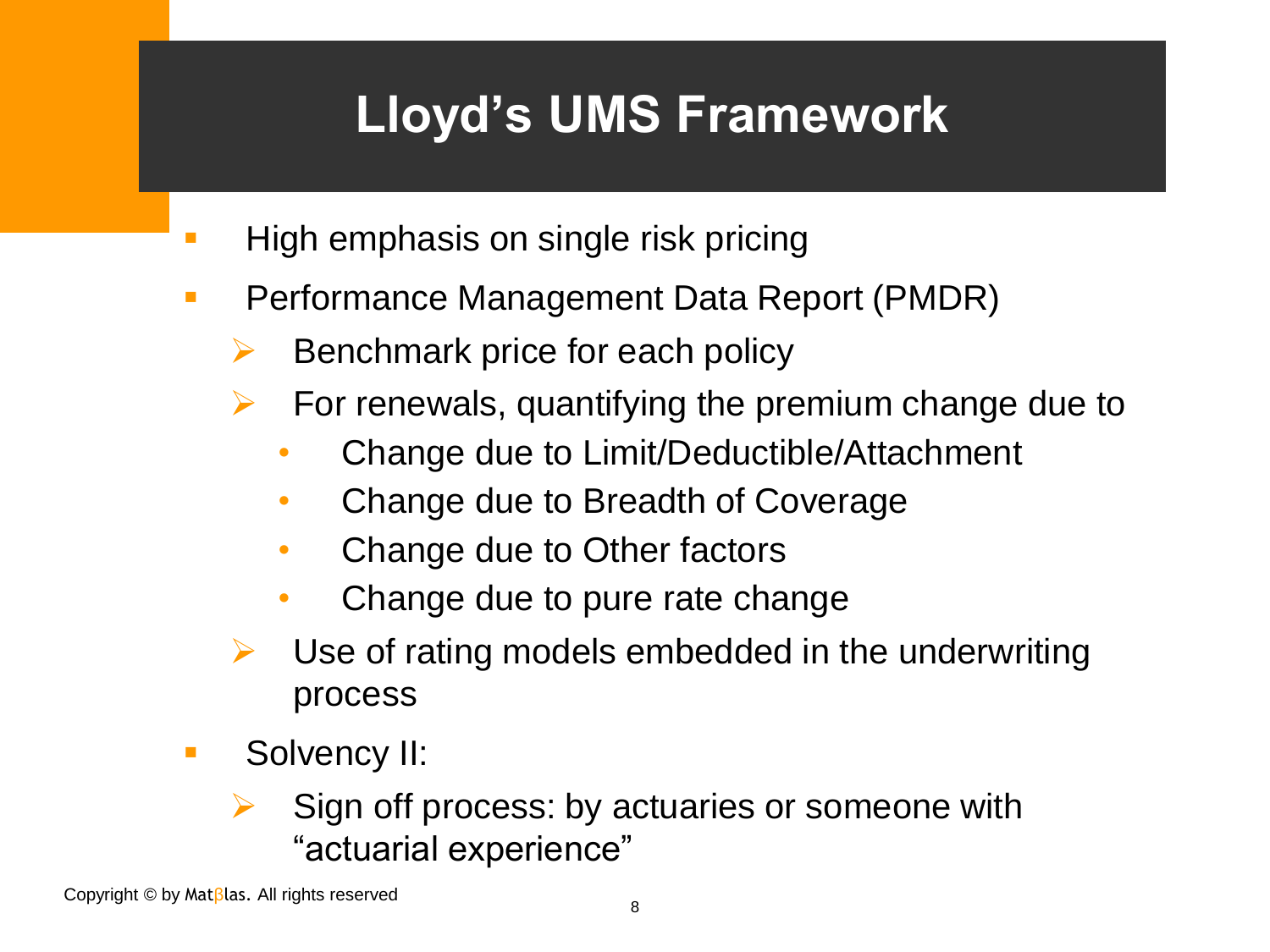# **Background of pricing framework at Lloyd's**

*"Begin at the beginning and go on till you come to the end: then stop", Lewis Carrol, Alice in Wonderland*



integrated IT systems generated a workflow problem!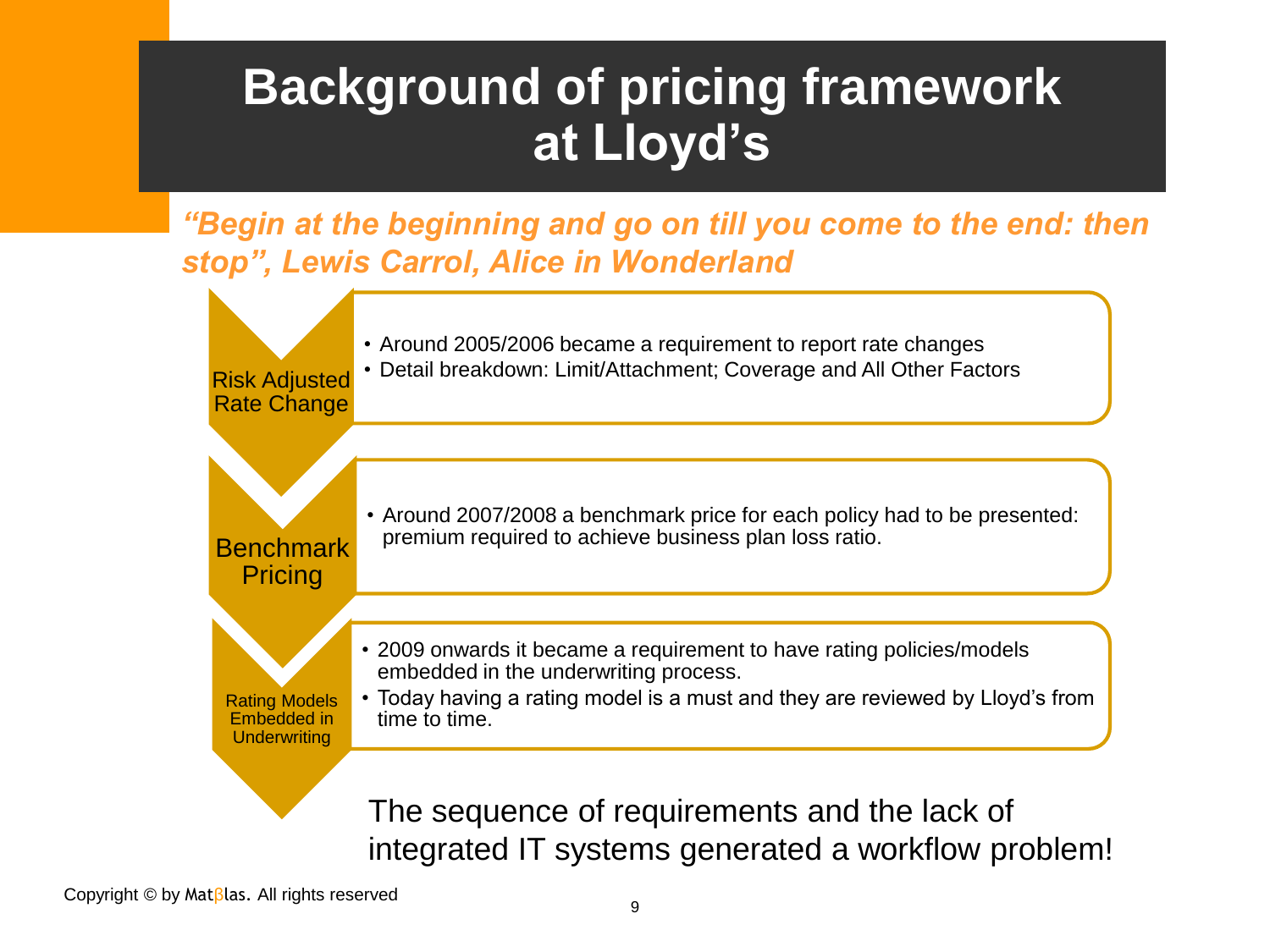#### **Underwriters' workflow challenges**

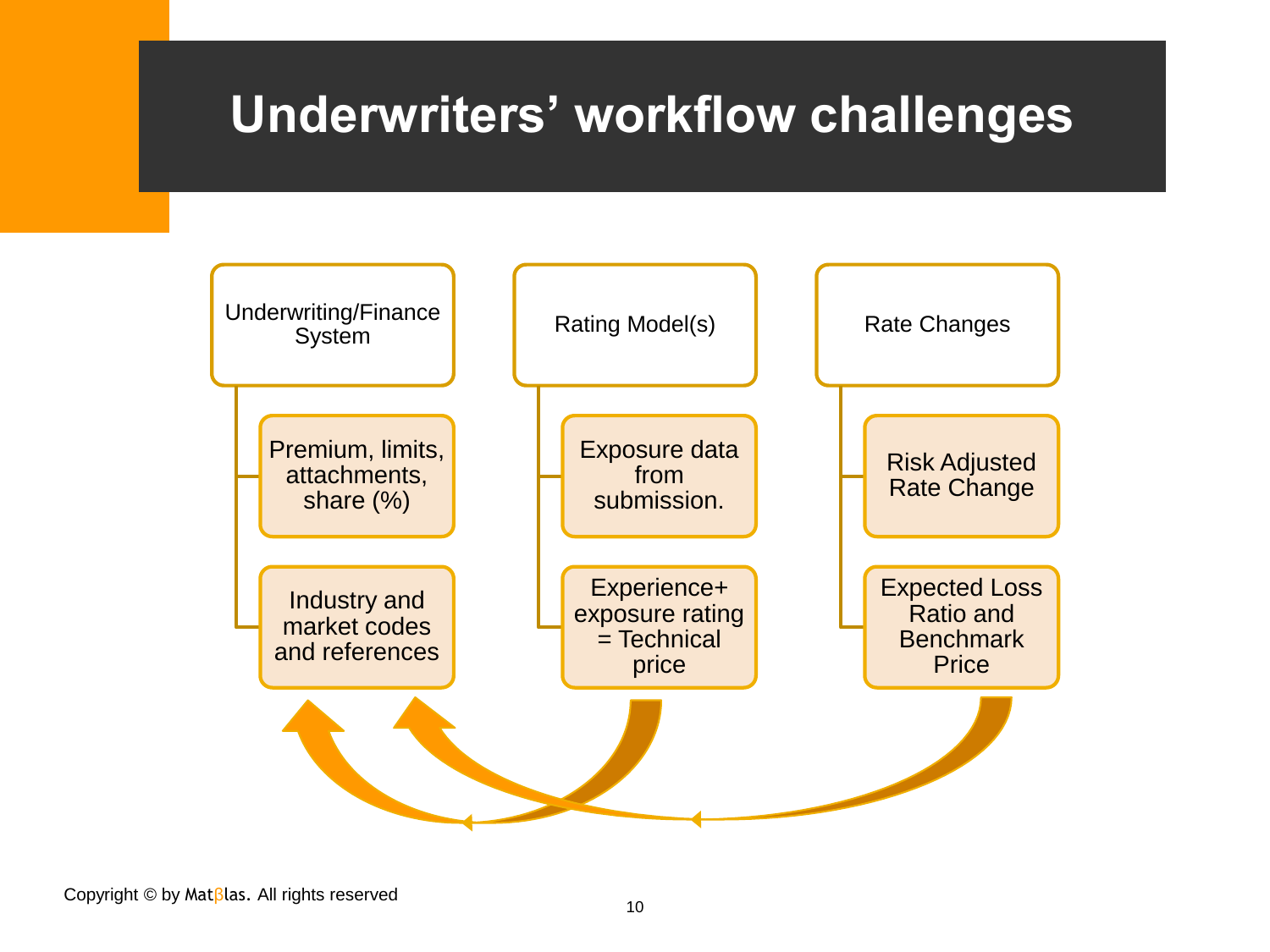# **A tough selling proposition**

Pricing models seen as "tick box" exercise (admin)

- **Are rating models predictive of future events and** claim costs?
- **Are rating models a guarantee for extra profits?**
- **How much of the historic performance can be** attributed to the presence or absence of rating models?
- **Can we accurately price a single policy?**
- So, why do I need to go through this?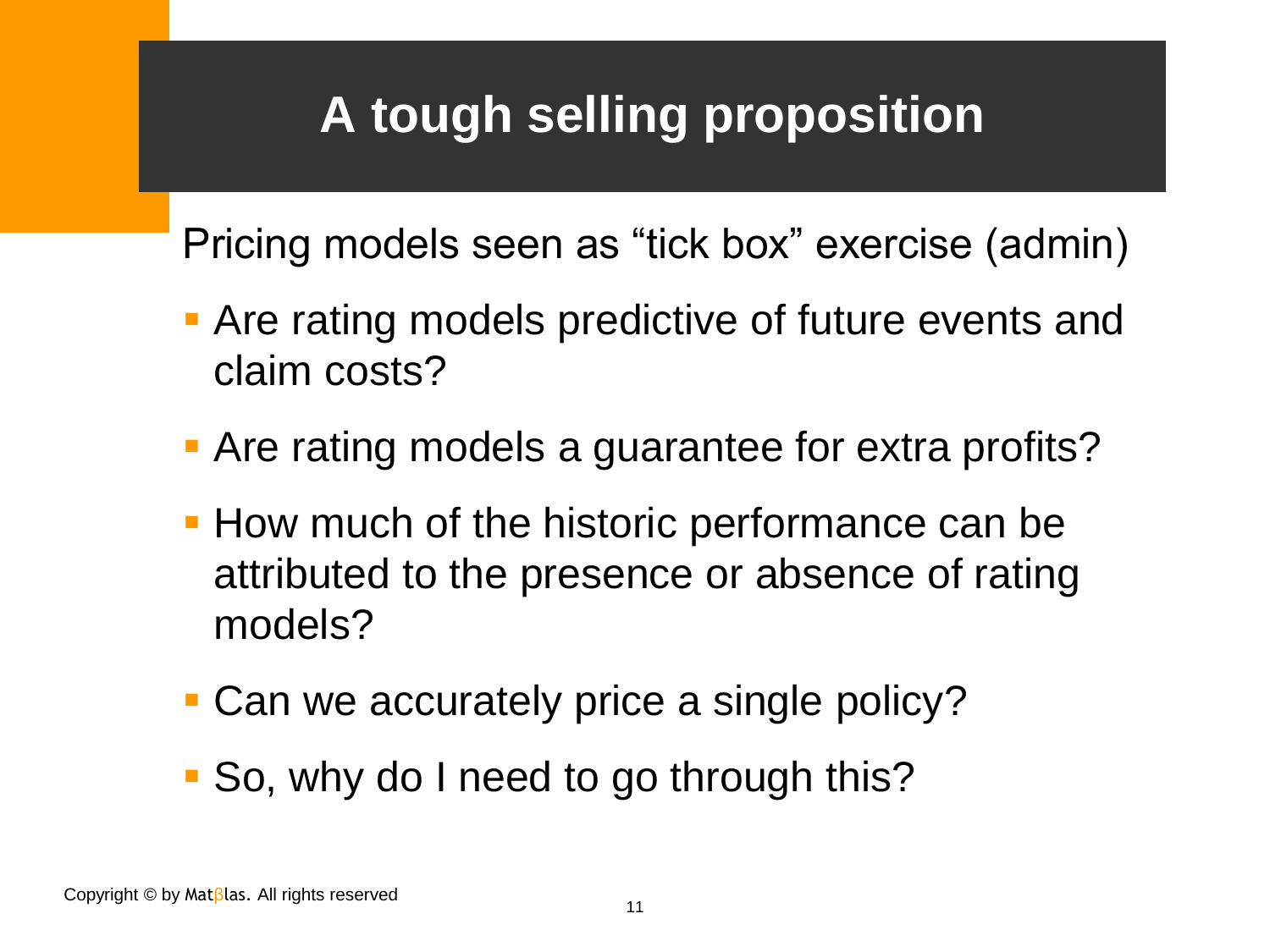# **Why do we model/price each policy?**

#### **Consistency**

 $\triangleright$  Single source of assumptions: loss cost, expected loss ratios, rate changes

#### **Efficiency**

 $\triangleright$  Single point of data entry: avoid repetitive processes, ease of renewals

#### **Business intelligence**

 $\triangleright$  Exposure information at granular level

#### **Regulatory**

 $\triangleright$  It is no longer optional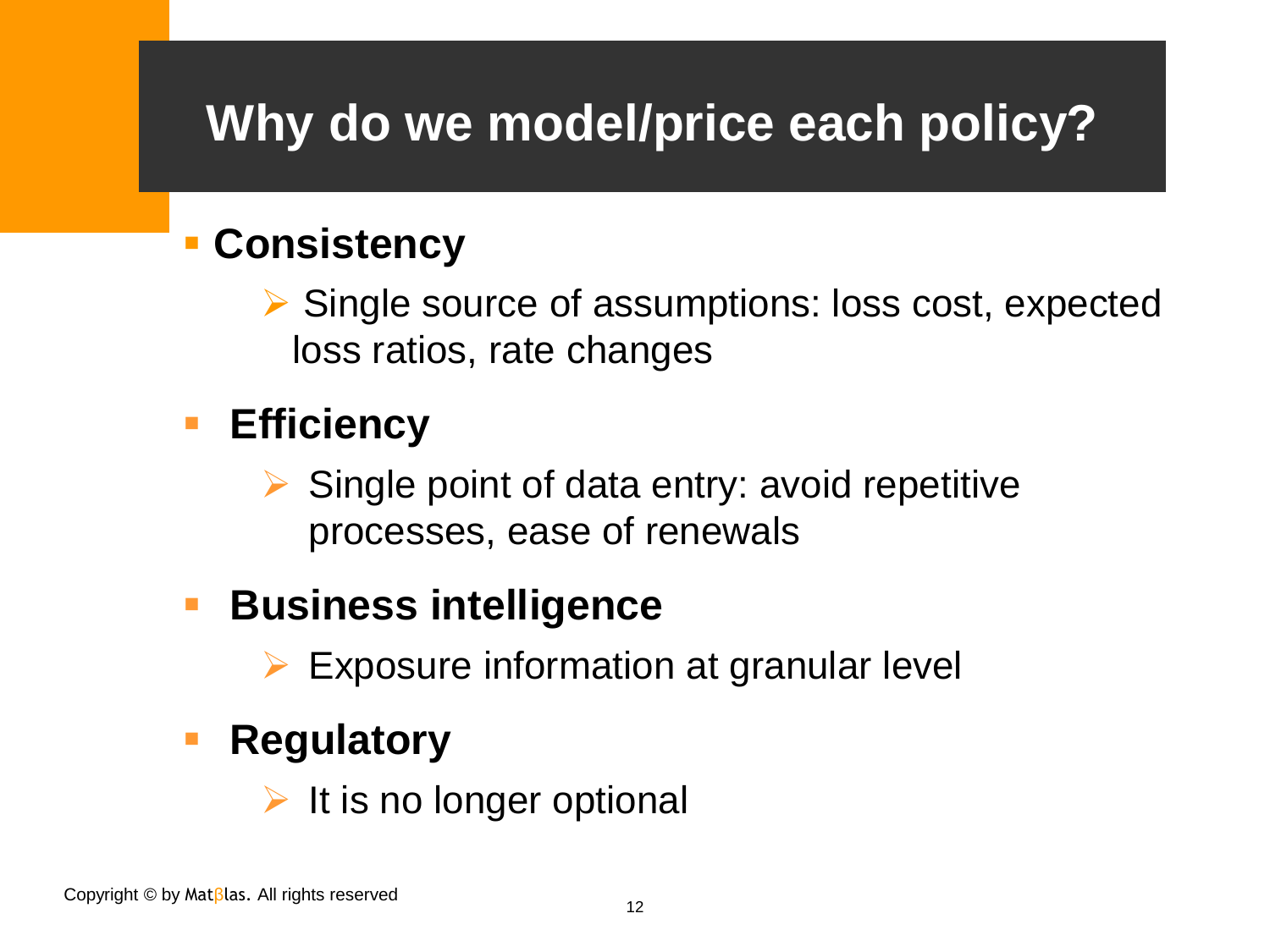# **An efficient workflow**



Copyright © by Matβlas. All rights reserved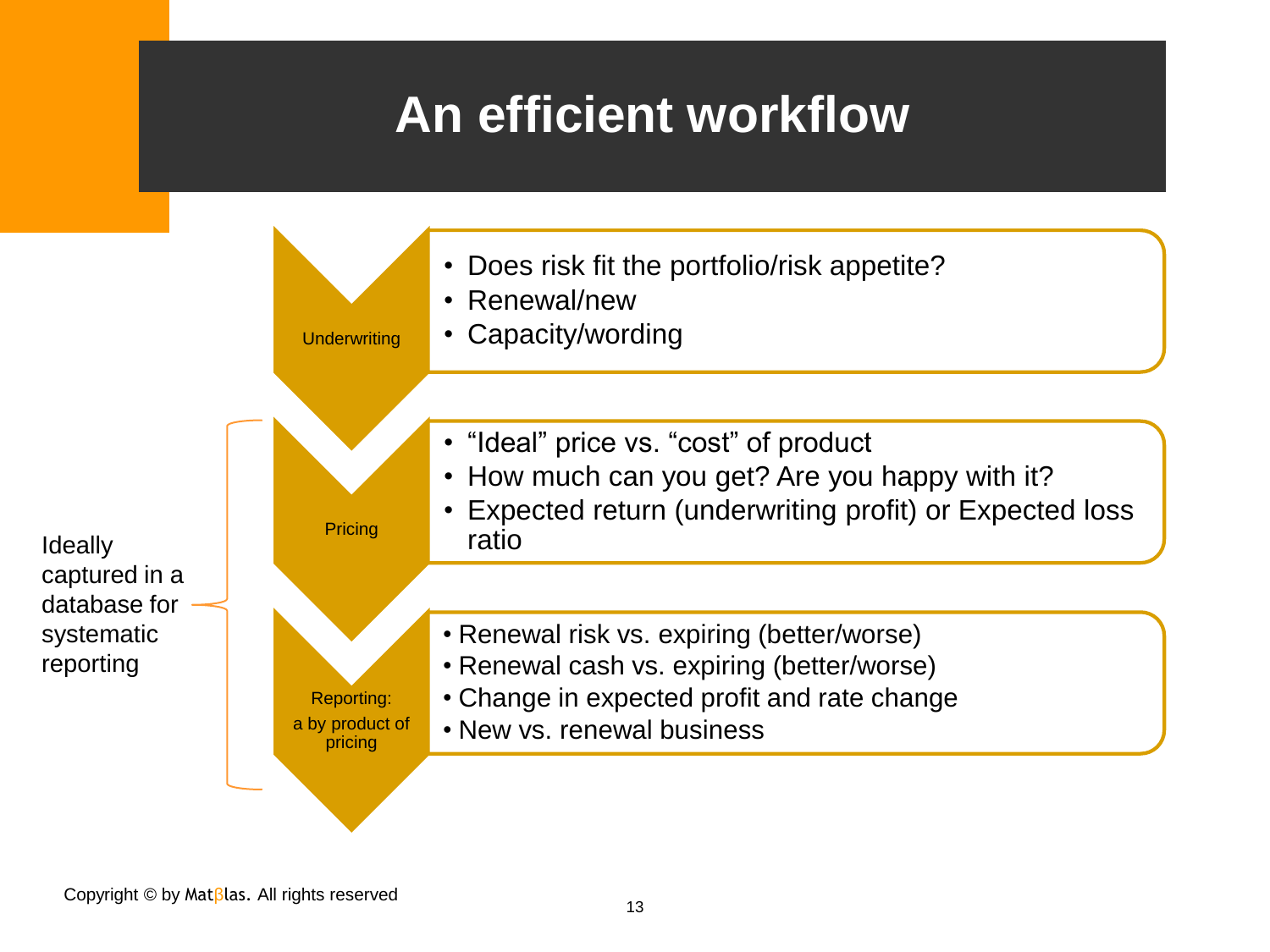# **Twofold problem**

#### **Systems**

- User's interface
- **Workflow**
- **Business function** requirements
- **Processing of information**
- Data warehouse
- **Reporting requirements**
- Updates and enhancements

#### **Business**

- Classes of business
- **Risk drivers and model** parameters
- **Completeness of submission** of data
- **Response time required**
- **Realistic time to model each** policy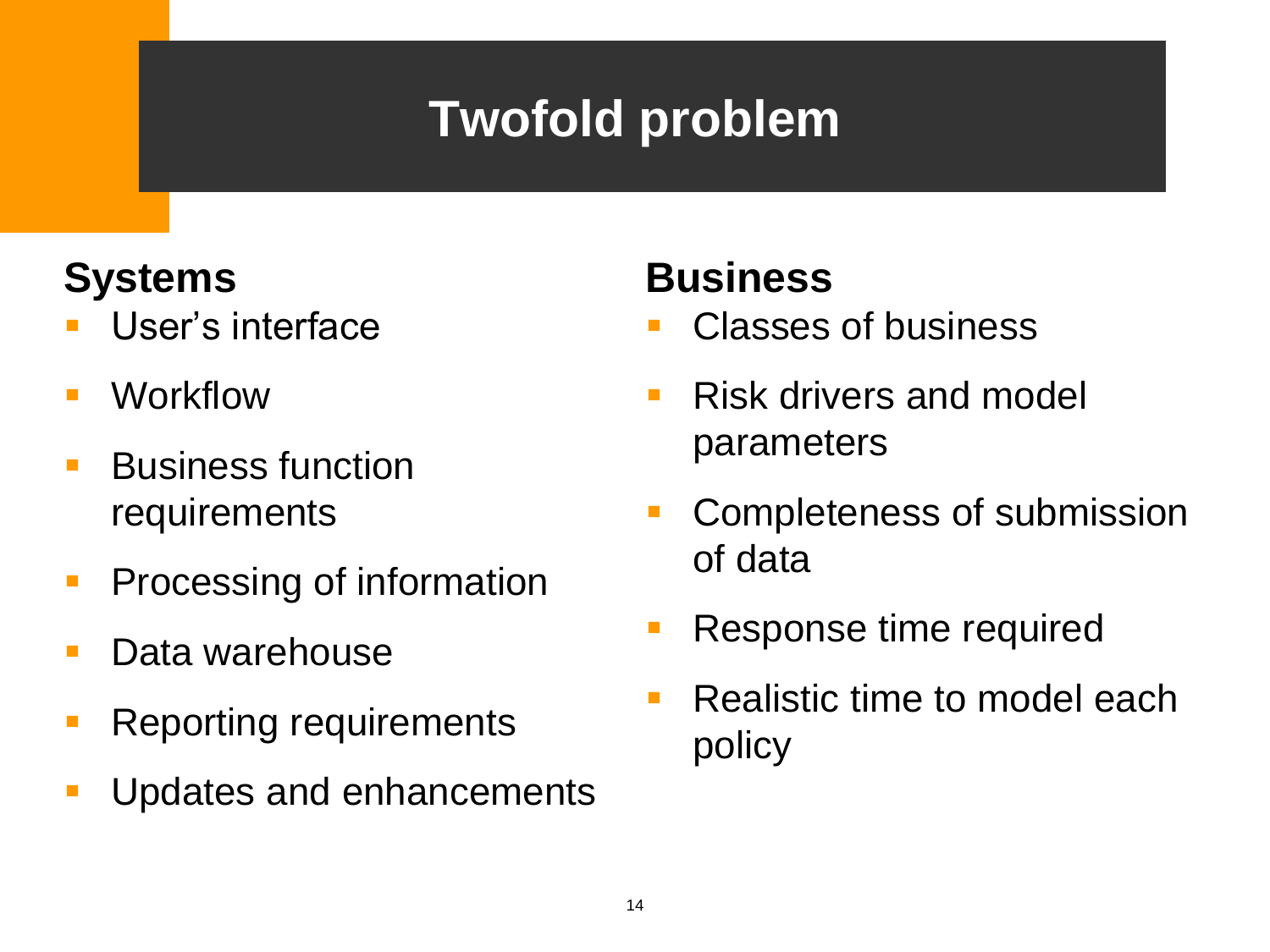#### **Designing and Developing Rating Models with Limited or No Data**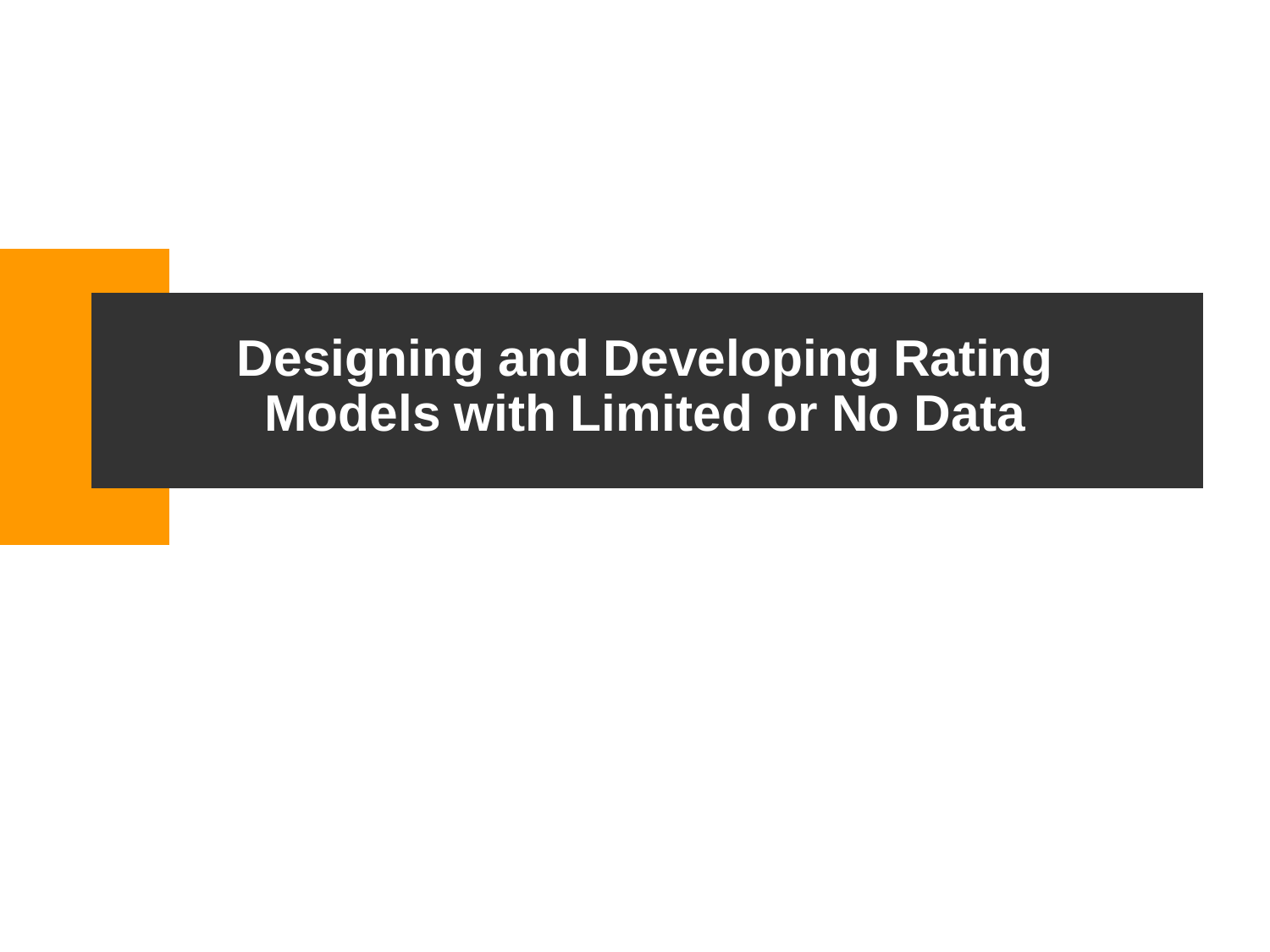# **First things first**

- *What are the first three questions I would ask when given the task to design and develop a rating model for a new class of business or in a new territory?*
- No claims data are available.
- Limited inferences can be made about prior performance from other carriers.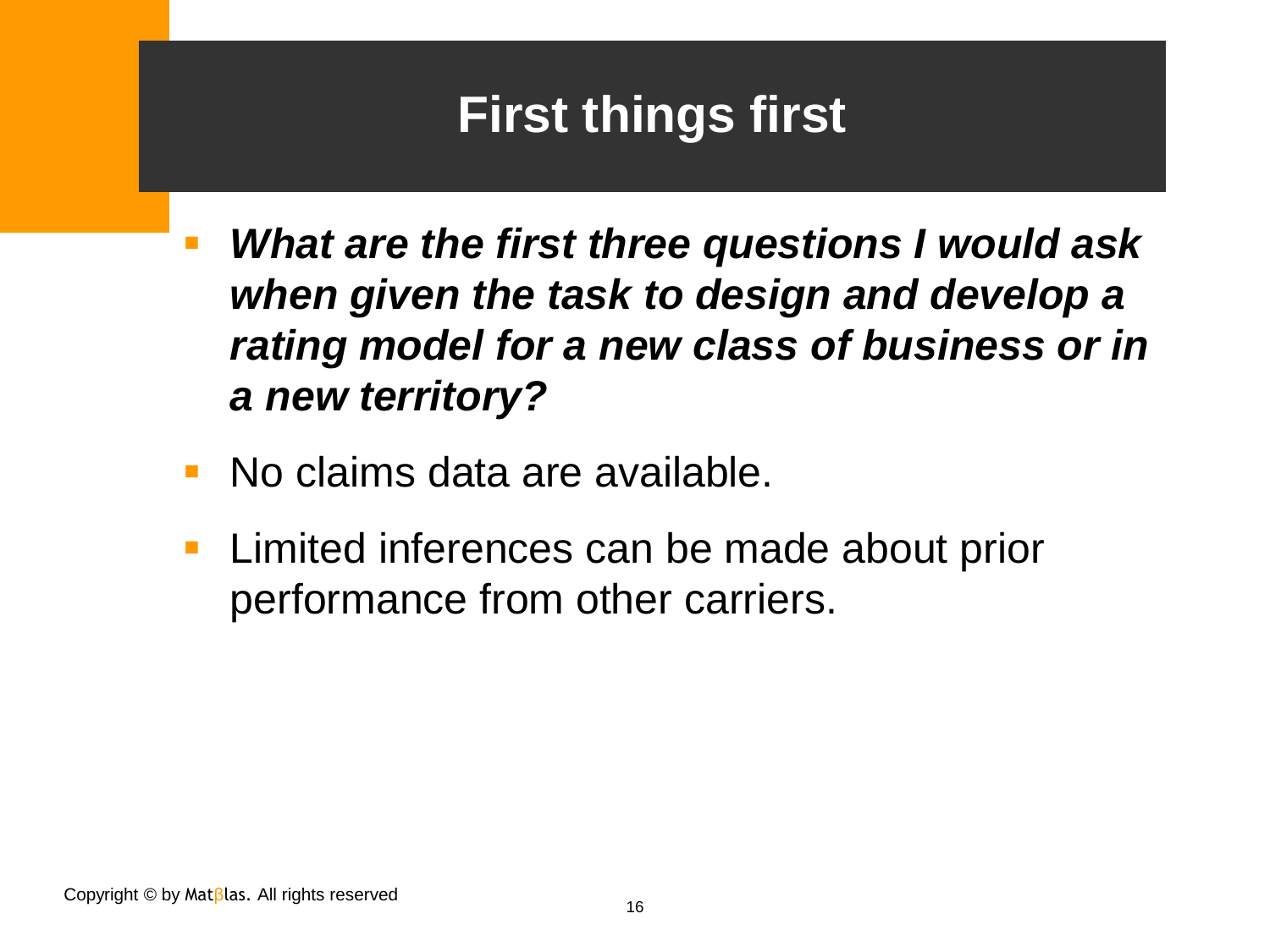## **Understanding the product**

- What is covered? Main coverage?
- How does the policy responds to claims?
- What exclusions are specifically addressed?
- Any potential endorsements or add-on coverage?
- Ask the underwriter anything not obvious or discuss specific examples of events and claims you can think of.
- Do your own research.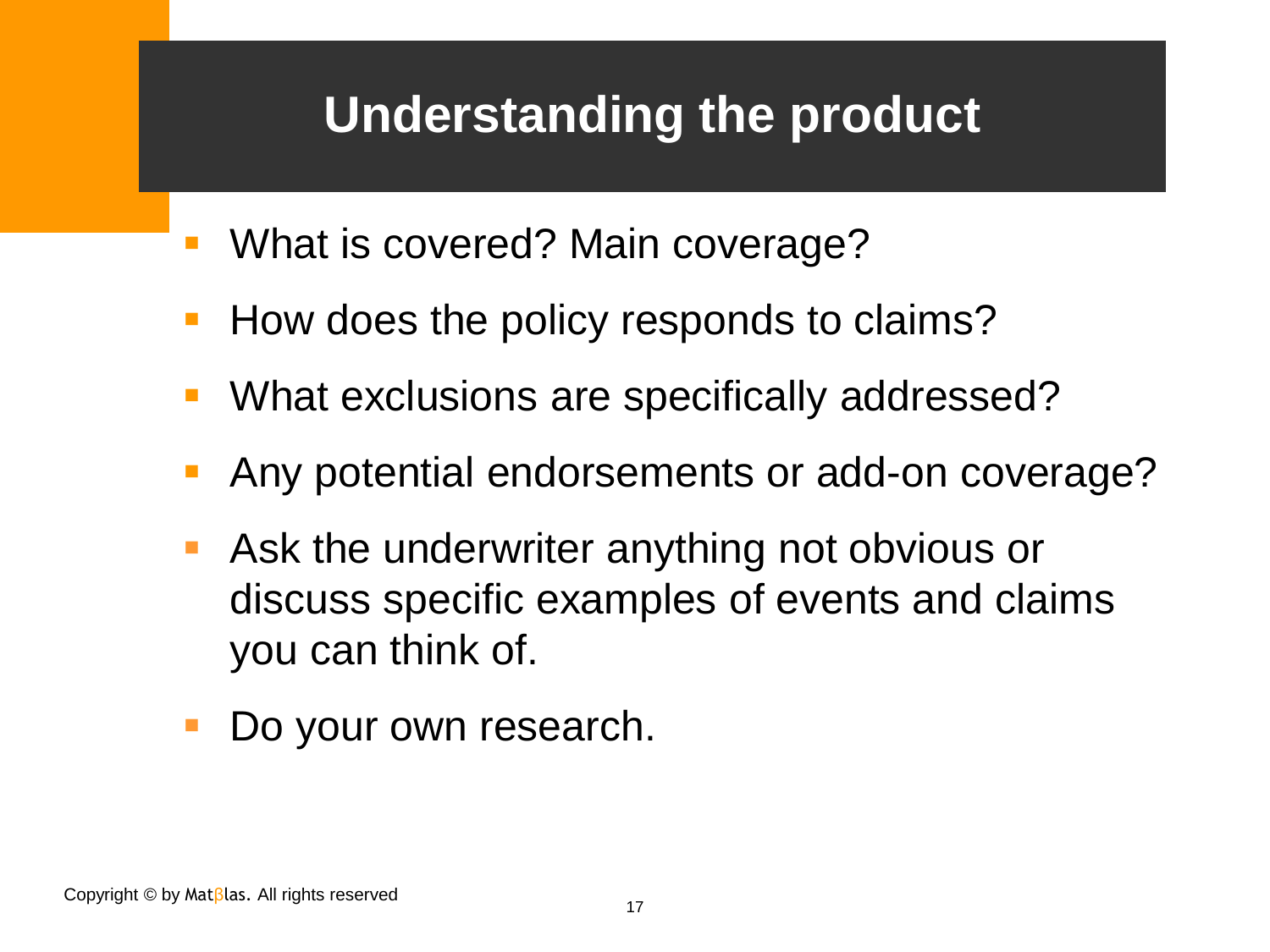# **Understanding the nature of claims**

- **Number 1** What are the most common causes of losses?
- What are the most common types of claims?
- **Any potential defenses or mitigation of claims?**
- How are claims affected by the legal system?
- What are the proportions of indemnity vs. other costs, for example legal costs?
- **Are there often any potential for salvage and subrogation** recoveries?
- Largest claim in history? Claims in the front news?
- Any available data?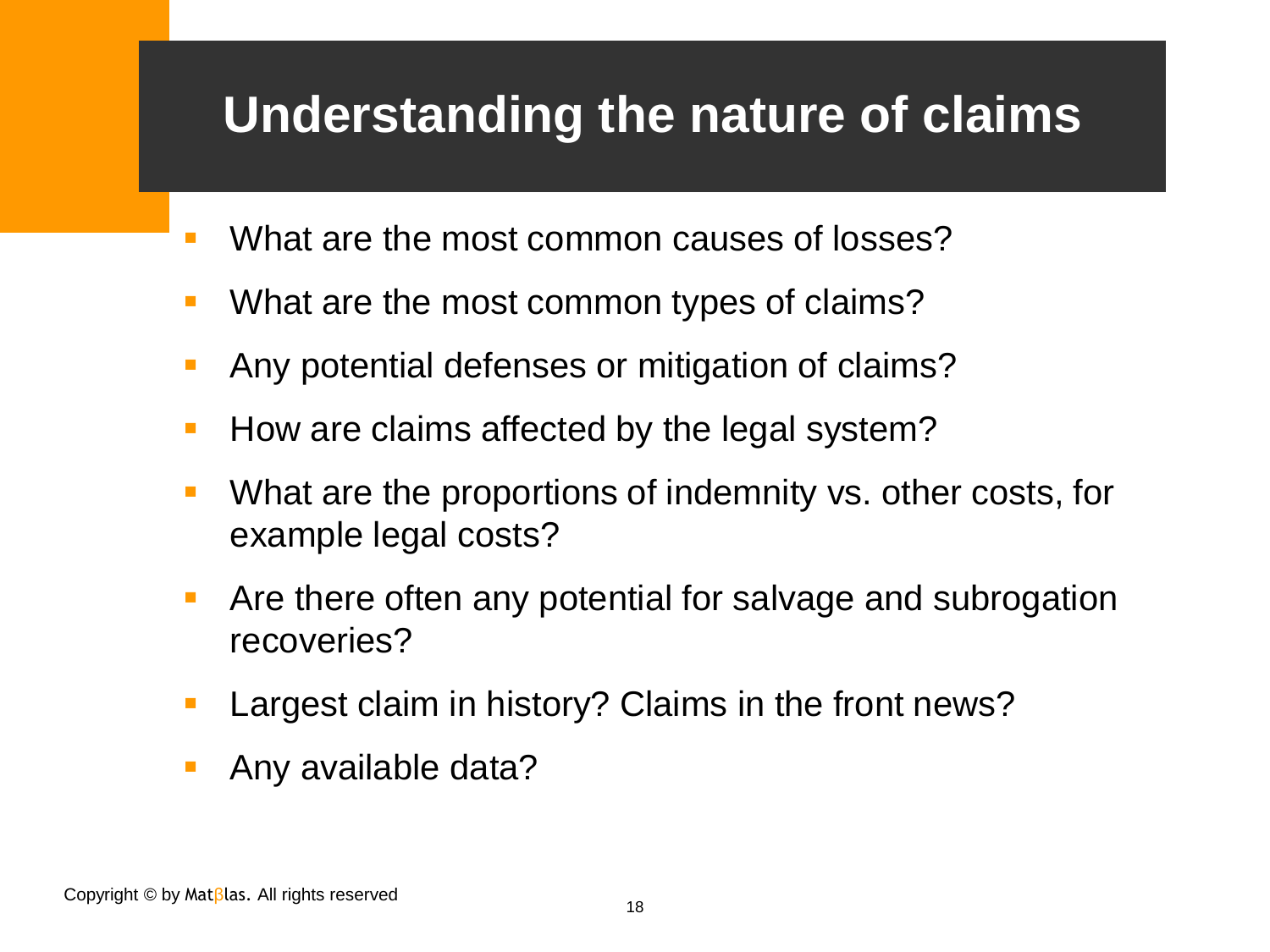## **Understanding the underwriter's workflow and thought process**

- **Cliché: Put yourself in the mind of your** customers.
- Get a copy of a standard submission: narratives and data presented.
- What key pieces of information are provided? How are they provided (Excel, PDF, e-mail)?
- **How much time can be realistically allocated to** the pricing of each policy?
- Key items looked at for renewal policies vs. new business.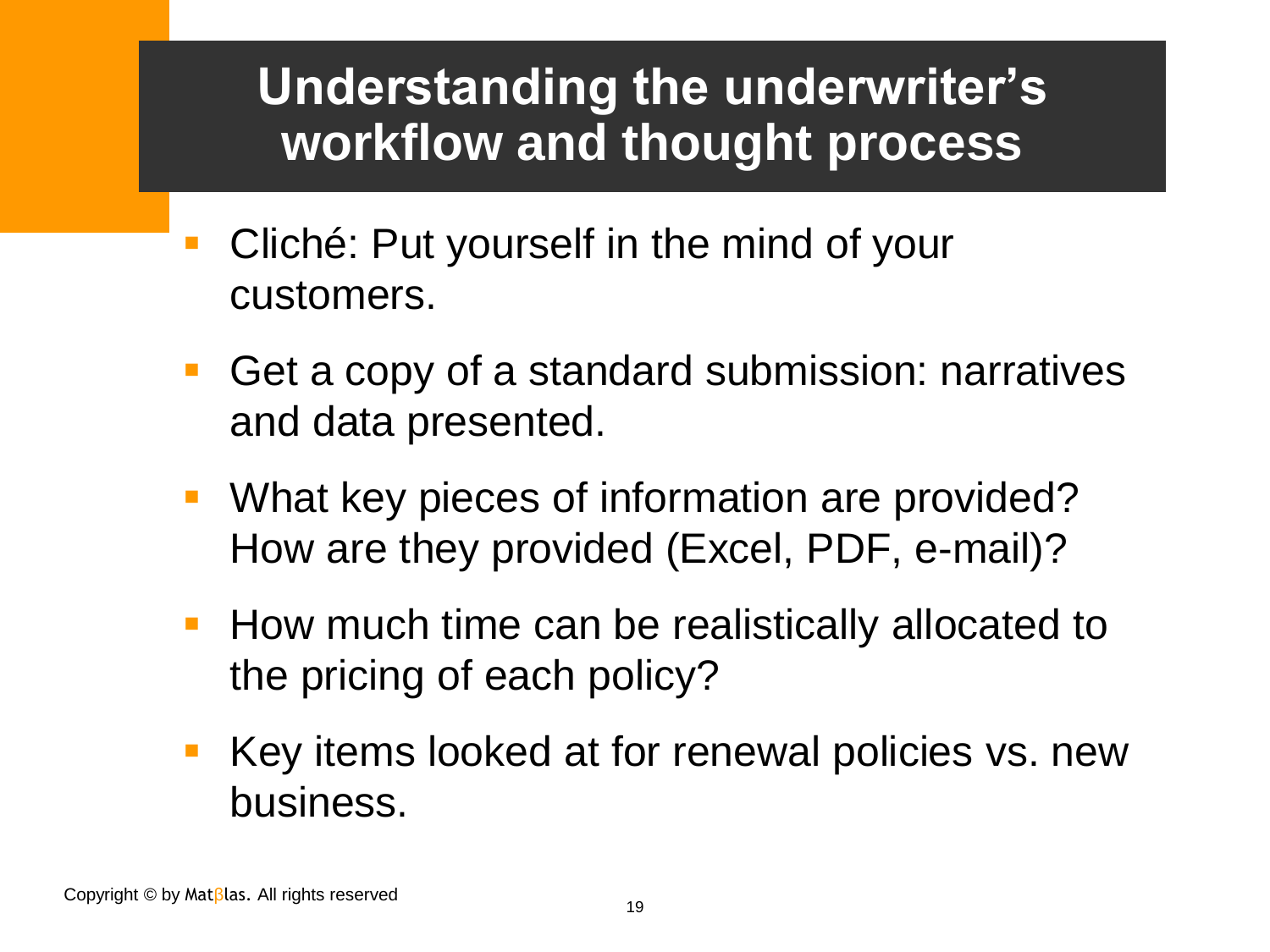# **Factors to consider for consistent pricing**

- Exposure base (TIV, Hull Value, Assets, Turnover, Payroll)
- Base rates or base premium, size discounts?
- Rating variables and factors
- Rating higher/lower limits than the base
- **Nulti-currency benchmark plan**
- **Deductibles**
- Debits and credits or underwriter's loads or discounts
- Minimum premiums and minimum ROL
- Brokerage
- **Terms and conditions (wording)**
- What factors to include in the loss cost/technical price?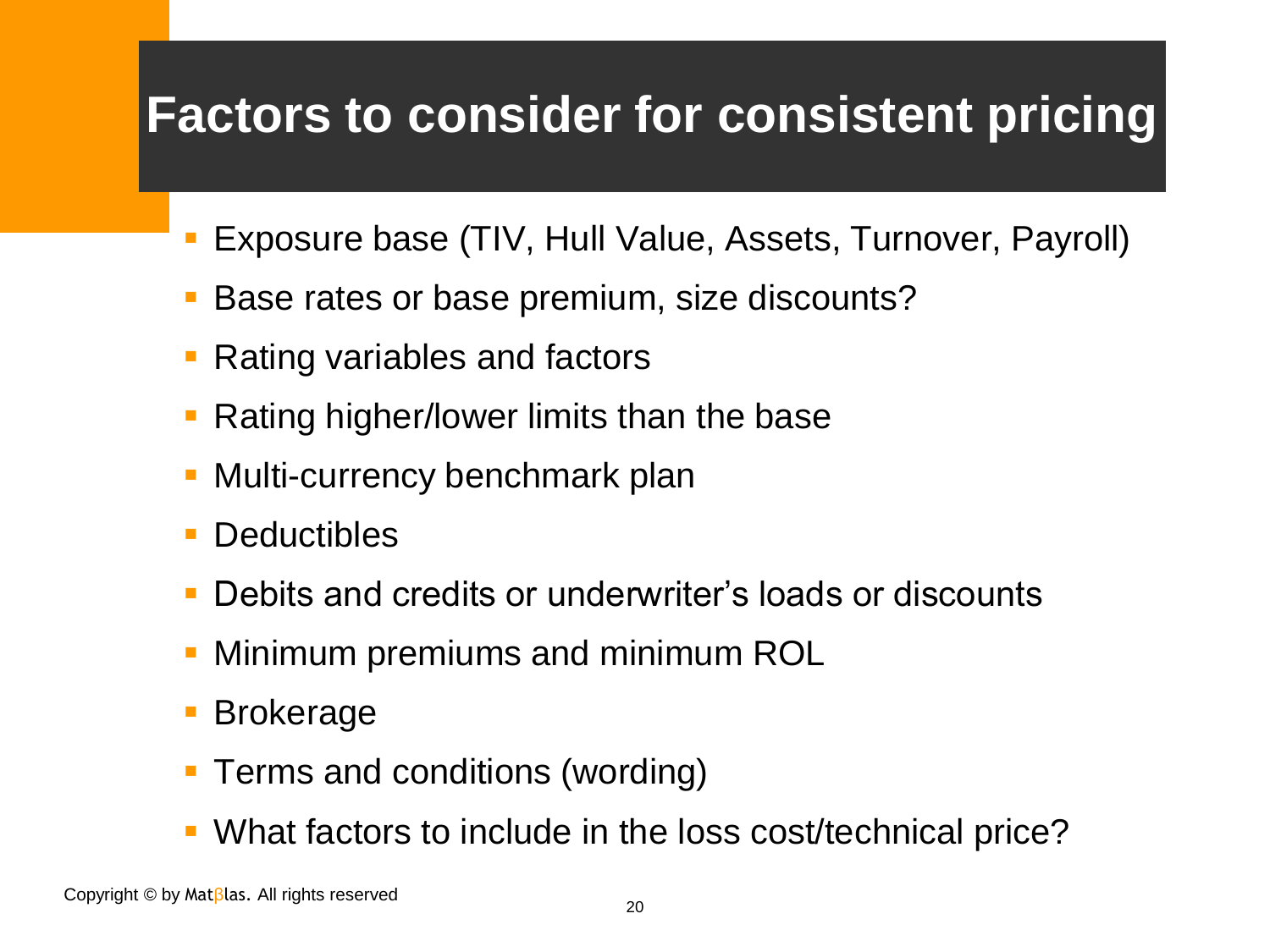## **Key assumptions made clear**

- What is the base limit of coverage?
- Have these base rates assumed a certain level of deductible or are they 1st loss rates?
- **Notable 1 What is the base territory for these rates?**
- What is the base currency for these rates?
- What is the expected level of risk management?
- What is the expected level of financial strength?
- What is the expected level of health and safety procedures?
- What is the standard policy wording (coverage and exclusions) assumed in the rates?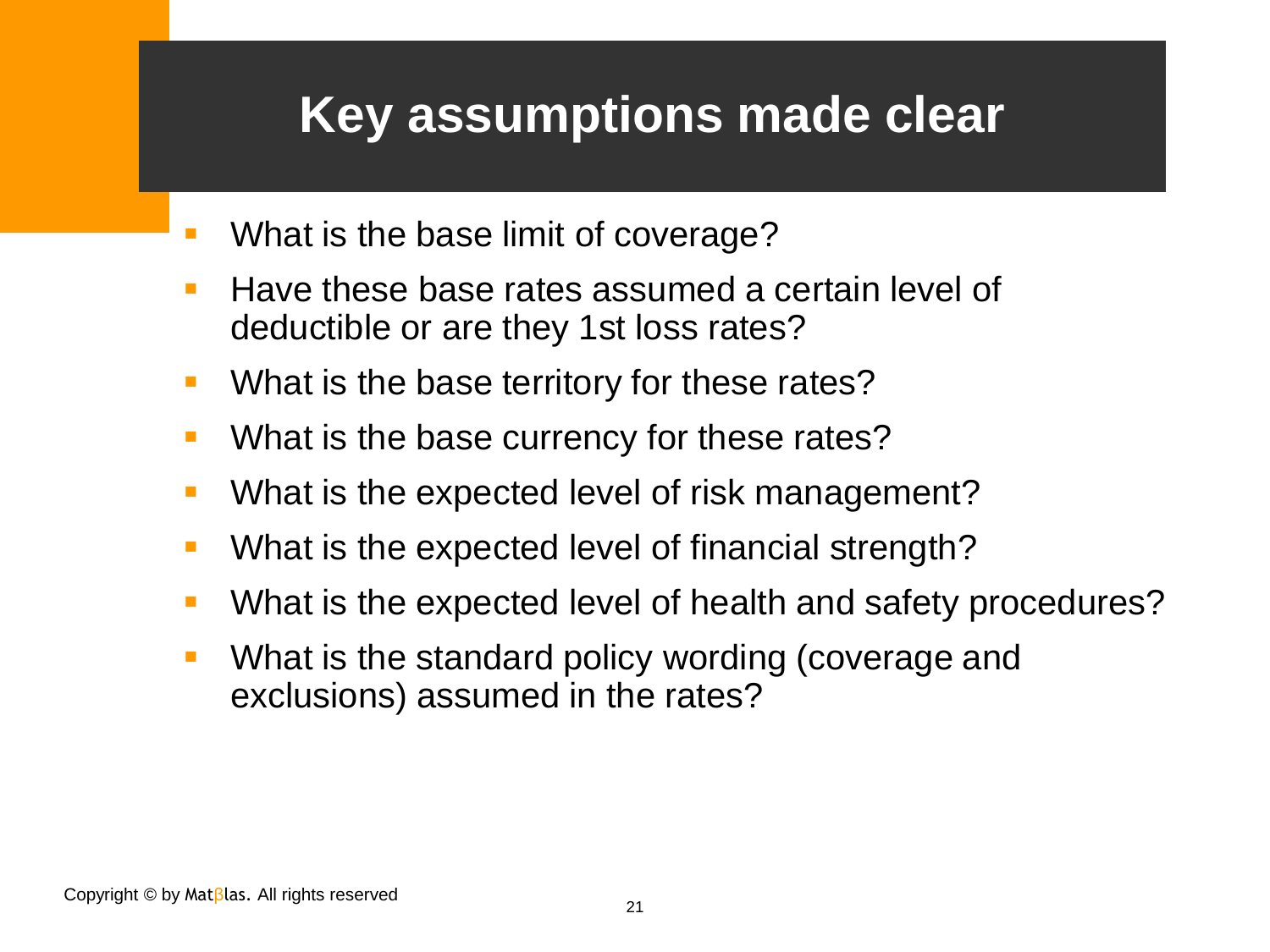# **Our actuarial input**

- Building from 20+ years of experience, we focus:
	- $\triangleright$  Inconsistencies and gaps in rationale;
	- $\triangleright$  Available data: internal and external;
	- Commercial viability;
	- Recommend:
		- User's interface
		- Data processing
		- Data warehouse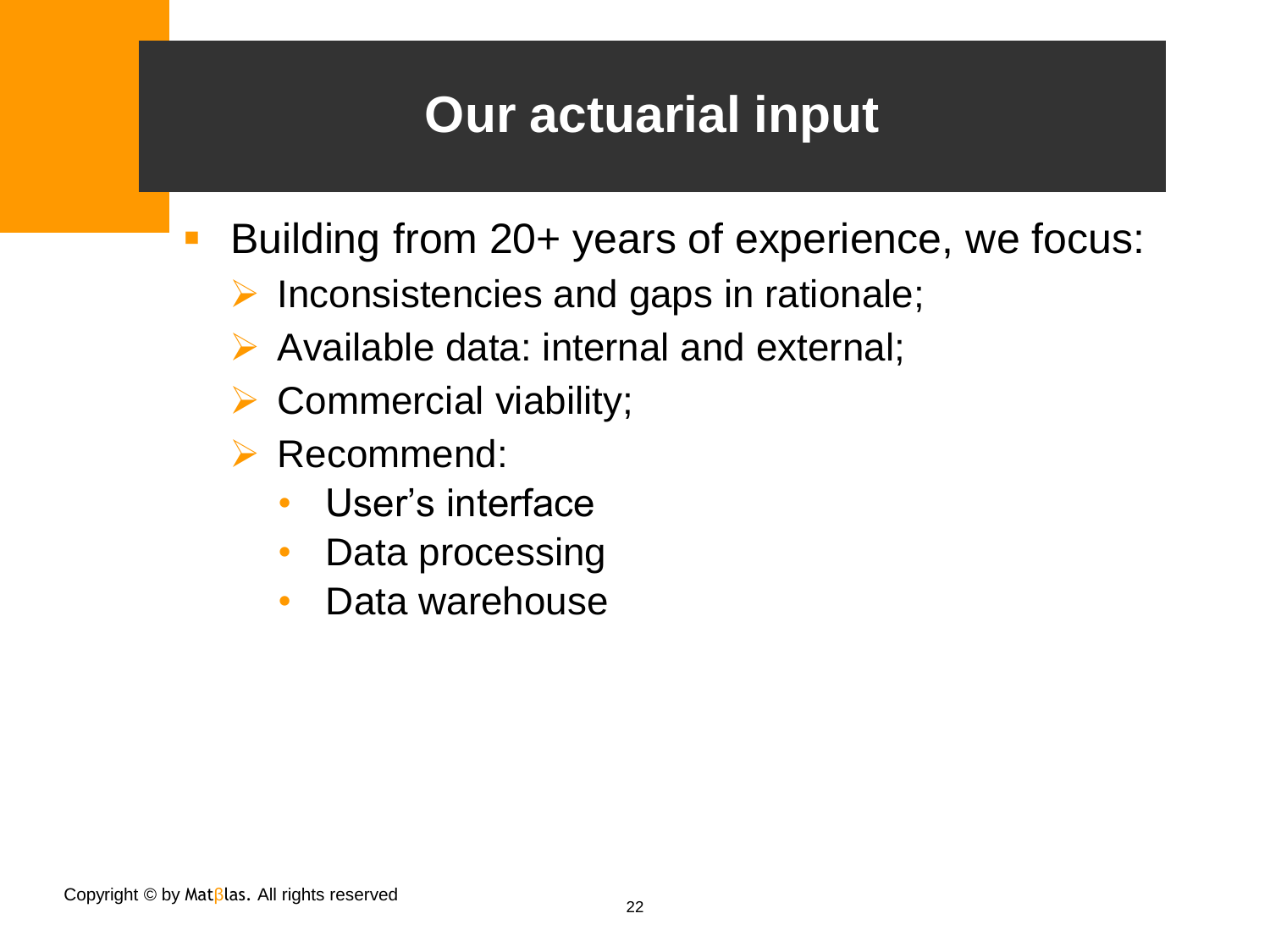#### **InsurTech for Commercial and Specialty Lines**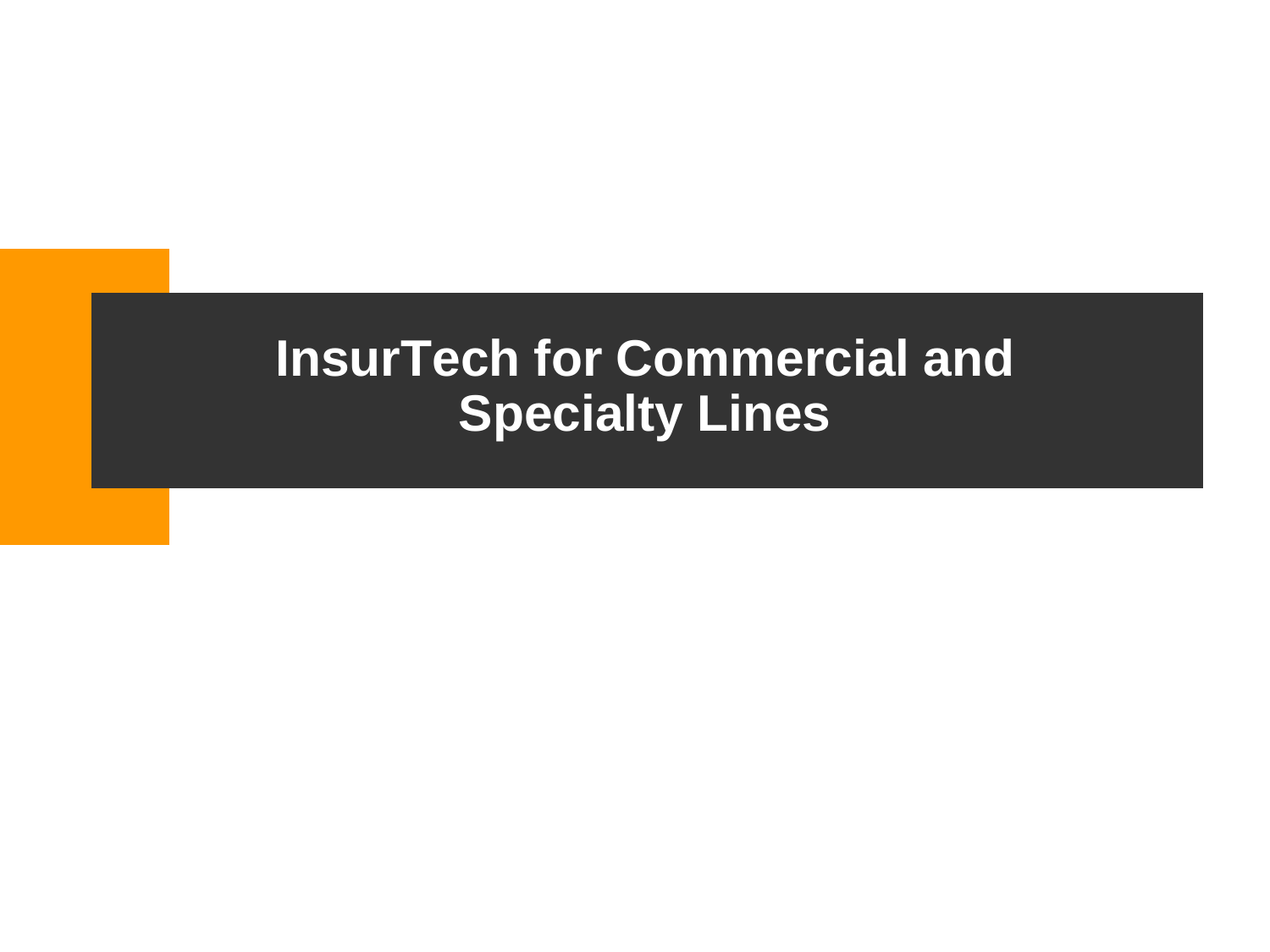# **What is InsurTech?**

- The use of technology and innovation to:
	- $\triangleright$  Improve efficiency and interaction between consumers, brokers and insurance companies – personal lines focus;
	- $\triangleright$  Find customised policies and fill gaps in coverage;
	- $\triangleright$  Refine pricing and risk classification: e.g. peerto-peer pricing;
	- Automation of documentation;
	- $\triangleright$  Efficient claims handling.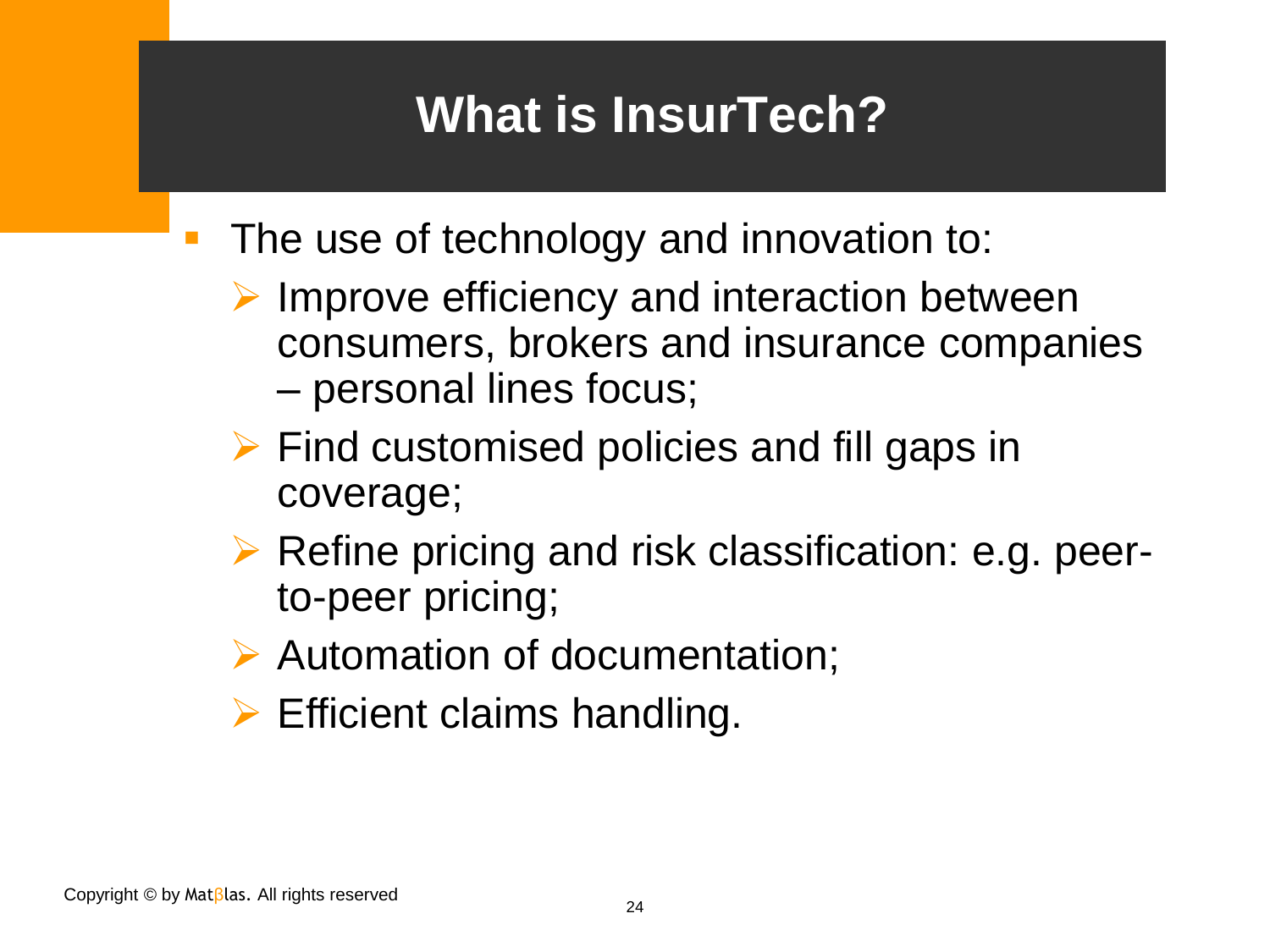#### **Why are insurers slow to adapt?**

- InsurTech companies are often not insurance companies – they need an insurance partner.
- **•** Who is the risk taker?
- How is the InsurTech company compensated?
- Who controls underwriting?
- Who owns the data?
- Can the "App" be linked to the insurer's internal systems?
- What data is reported to the insurance company?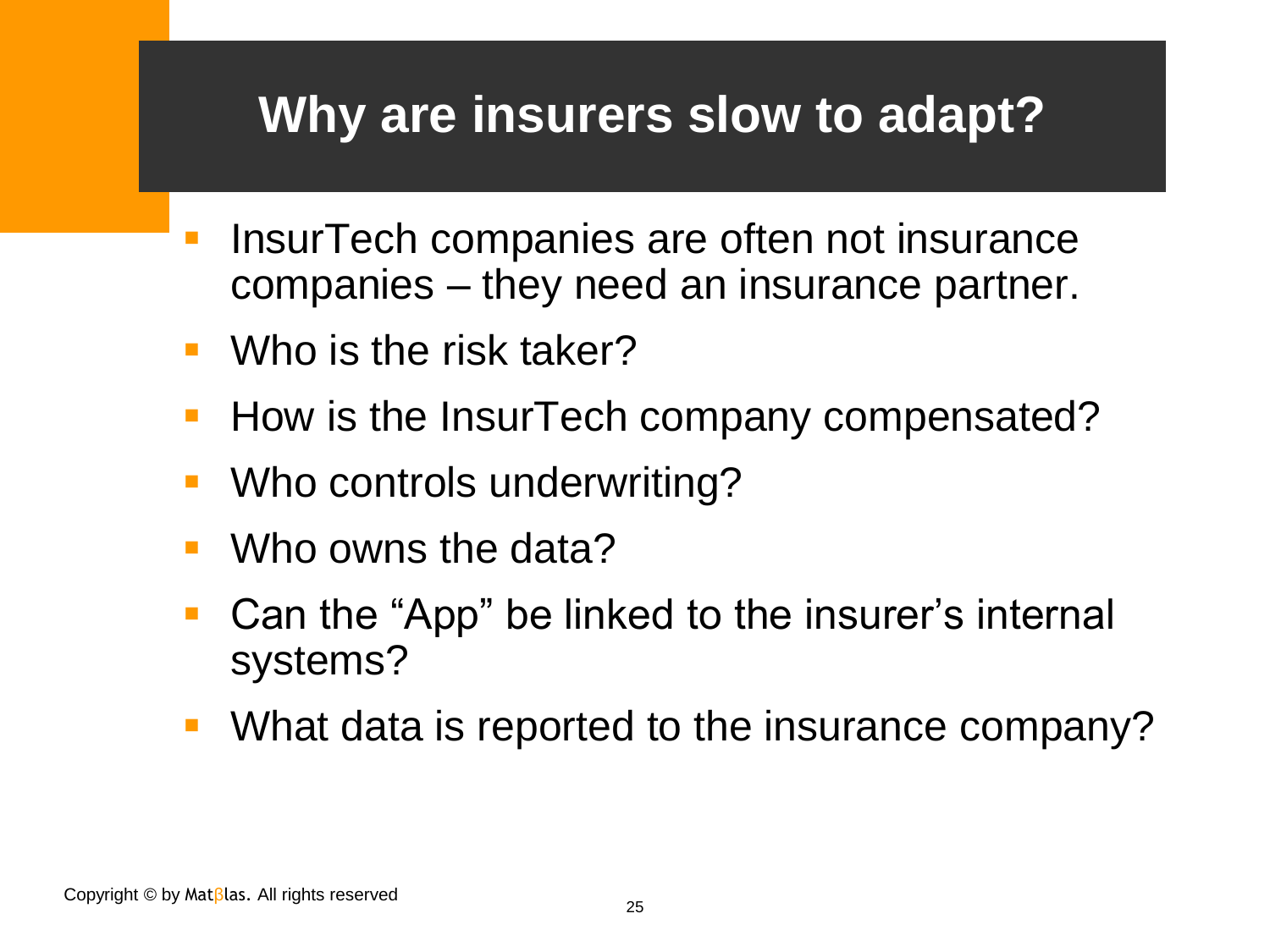## **What can InsurTech do for commercial and specialty lines?**

| <b>Key items</b>       | <b>Personal lines</b>                        | <b>Commercial &amp; Specialty</b><br><b>lines</b>                               |
|------------------------|----------------------------------------------|---------------------------------------------------------------------------------|
| Front end user         | Consumer/Agent                               | Underwriter                                                                     |
| <b>Risk selection</b>  | Automated                                    | Risk by risk                                                                    |
| <b>Technical price</b> | Formulae                                     | Formulae with "manual<br>adjustments"                                           |
| <b>Final price</b>     | Pre-determined by "app"                      | Underwriter's decision                                                          |
| <b>Workflow</b>        | <b>Reasonably streamlined</b>                | Can be fully streamlined                                                        |
| <b>Efficiency</b>      | <b>Fully automated process</b>               | Integration of systems is<br>key – correct choice of<br>development environment |
| Data warehouse         | Granular data captured -<br>consumer's input | Data entry is biggest<br>challenge – need to educate<br><b>brokers</b>          |

Copyright © by Matβlas. All rights reserved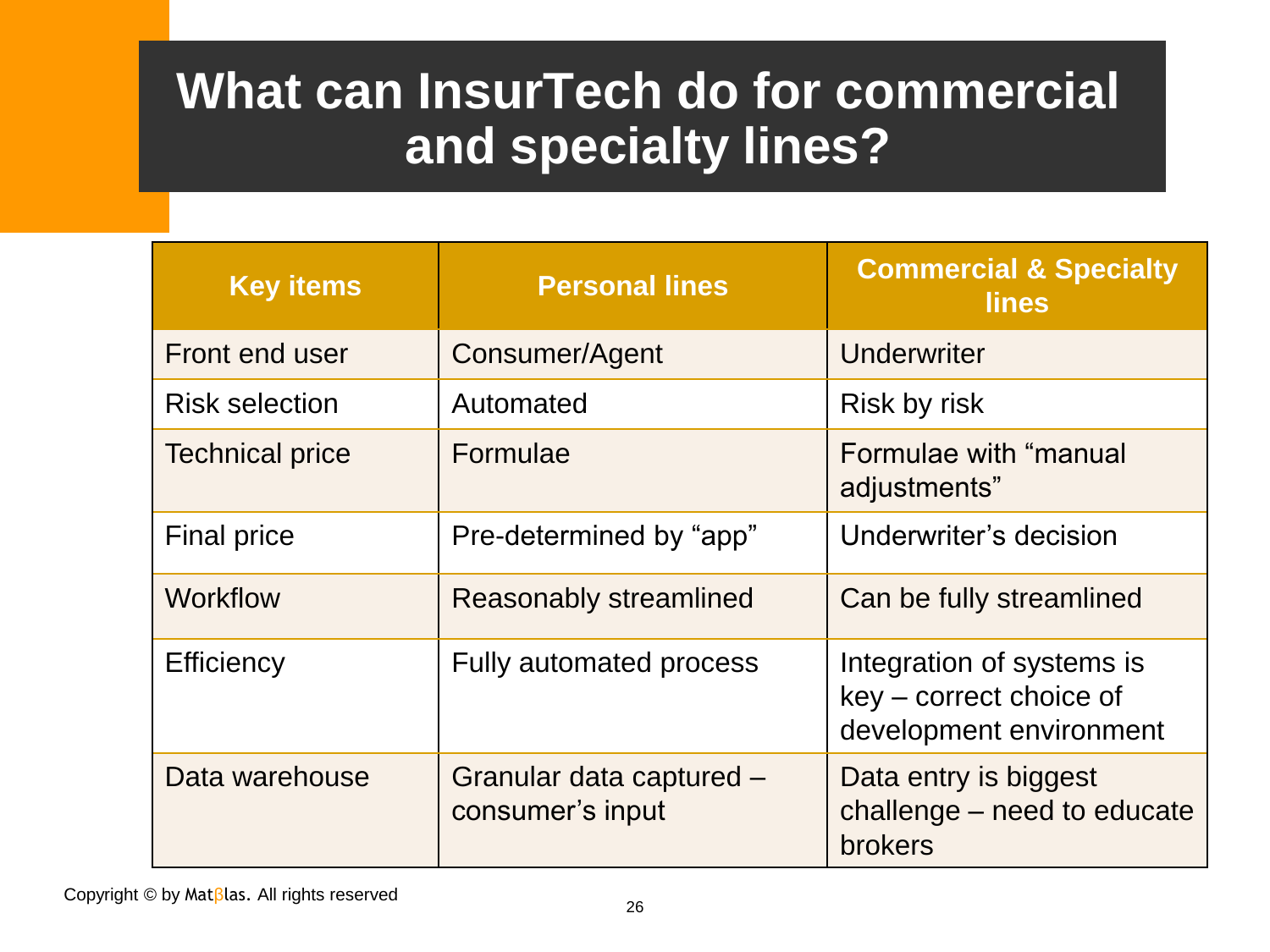## **Need for data standardisation across the industry**

 The role of brokers in standardisation of data – presentation, format and completeness.

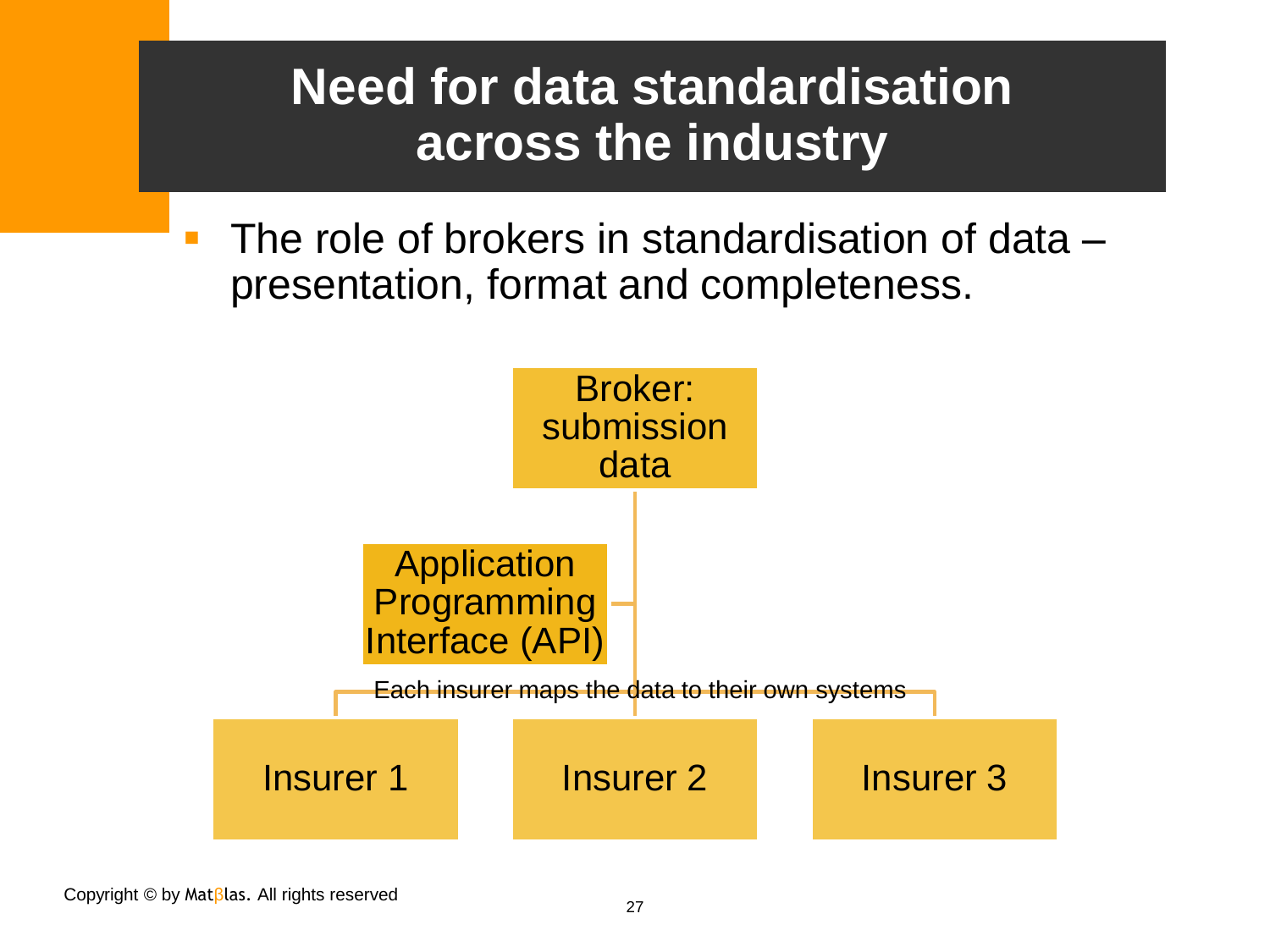#### **The components of an efficient pricing/underwriting system**

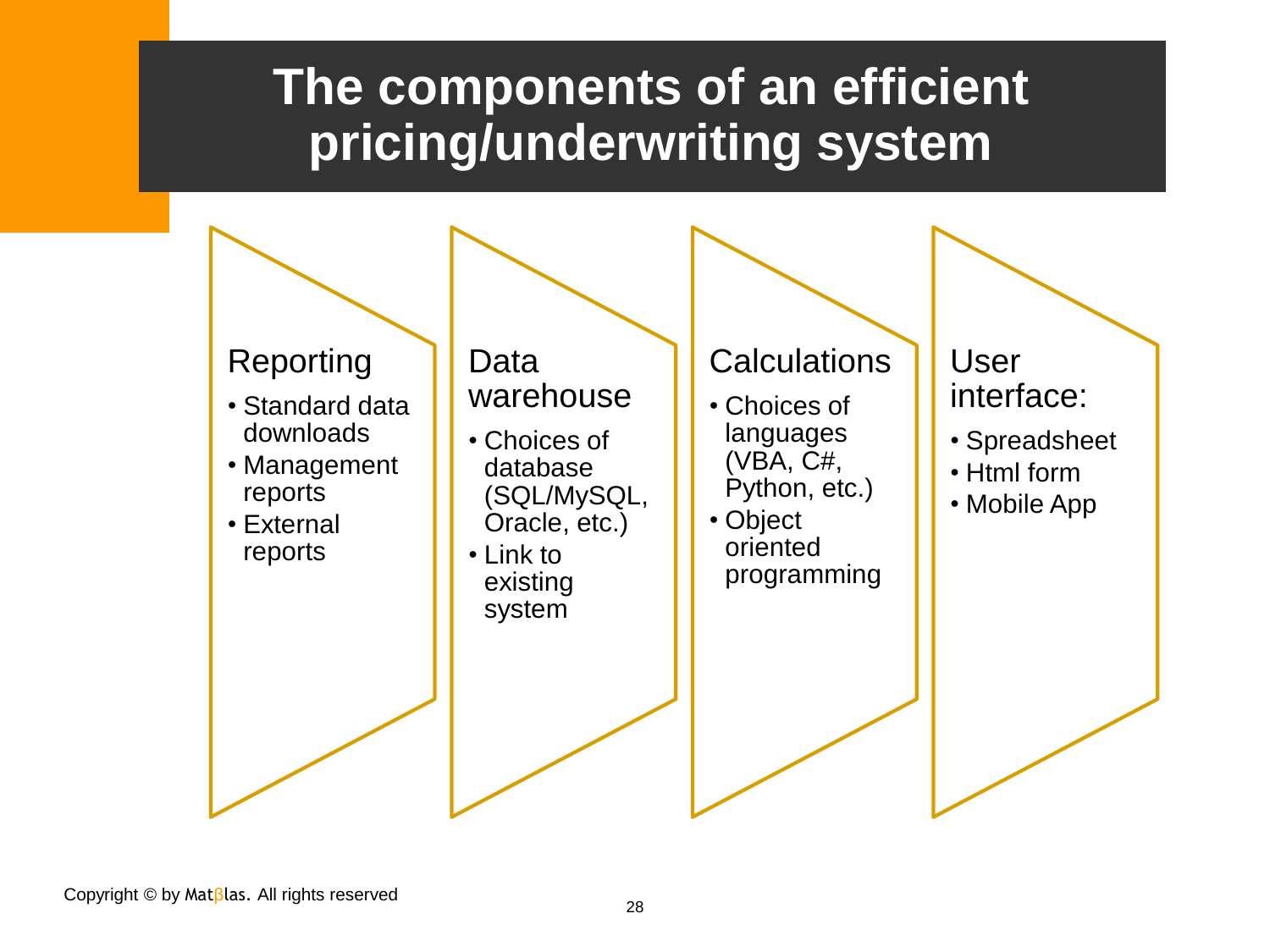#### **Biggest challenge: meet the team**



Management



#### **Underwriters**



**Actuaries** 



Project manager



Business Analyst



Programmers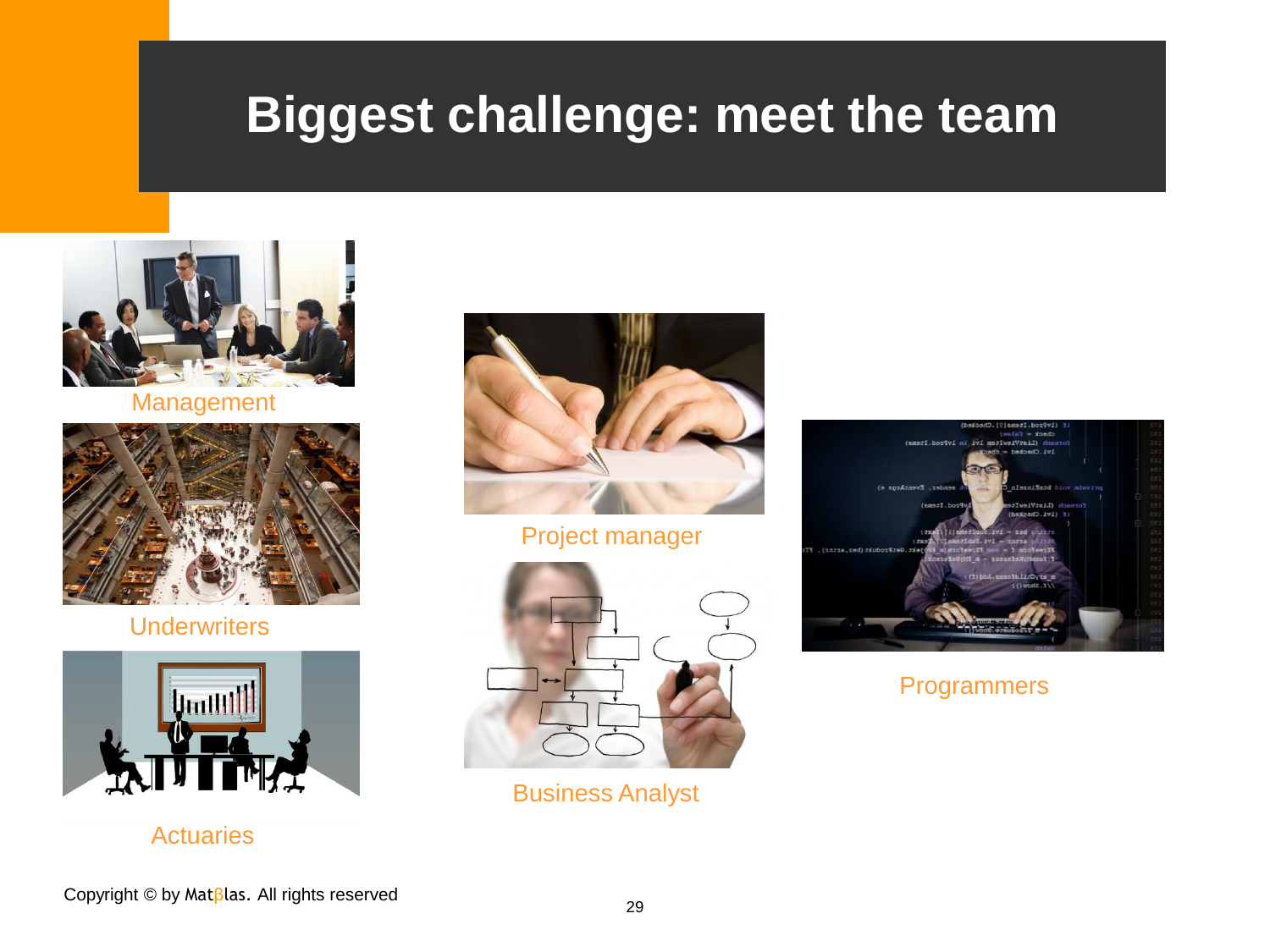#### **Reasons for reluctance to change**

- Prior experience
	- $\triangleright$  IT projects have highest failure rate
	- $\triangleright$  In-house vs. outsourcing
	- $\triangleright$  Ease of maintenance/update
- **Actual costs vs. budget** 
	- $\triangleright$  Escalated costs due to under-estimation of hours
	- $\triangleright$  Post-development costs
- **Intellectual capital** 
	- $\triangleright$  Code blue print, documentation
	- **▶ Over-reliance on key staff**
	- User manual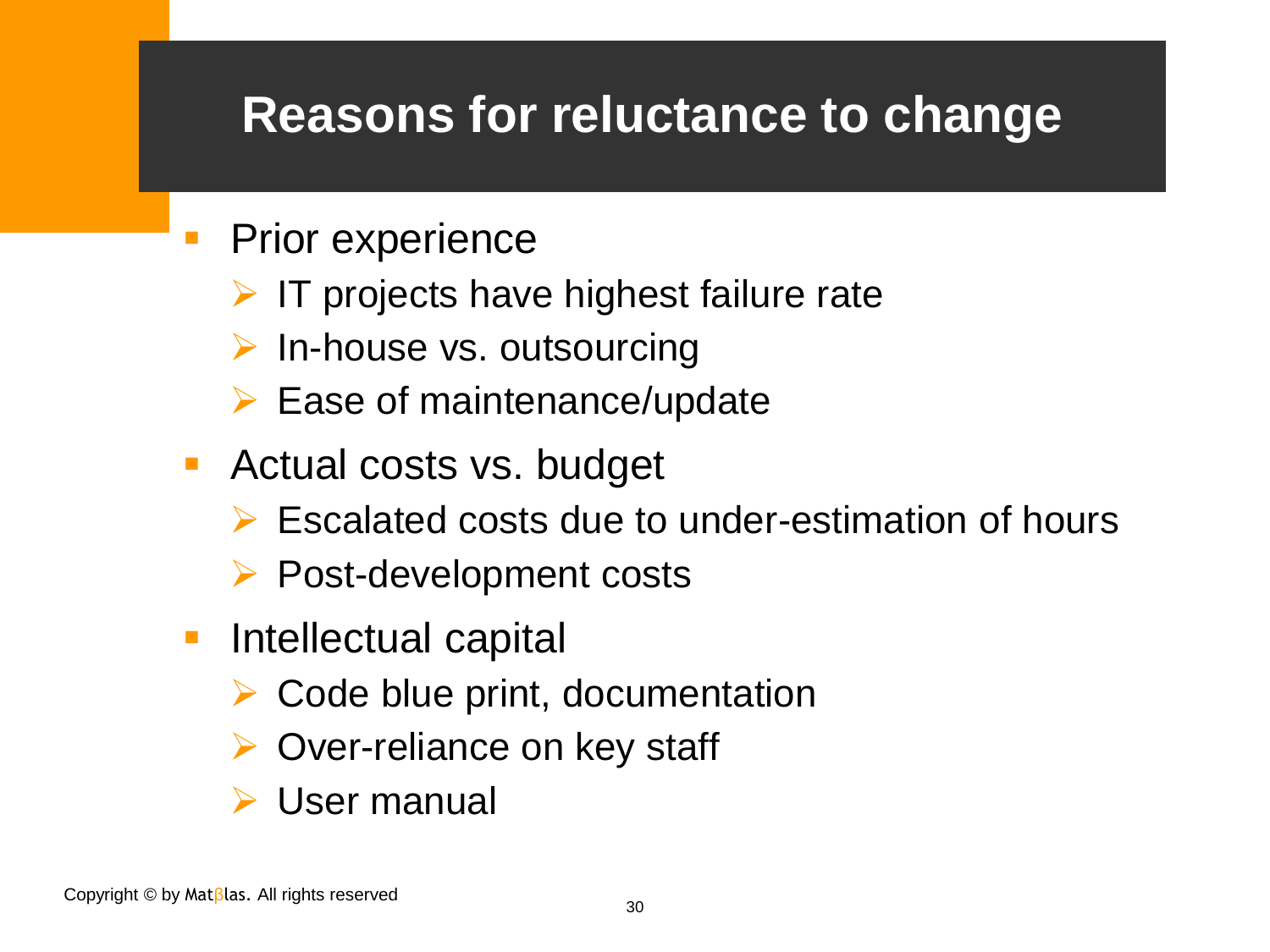#### **Streamlined Workflow: Smart Re™ - A Case Study**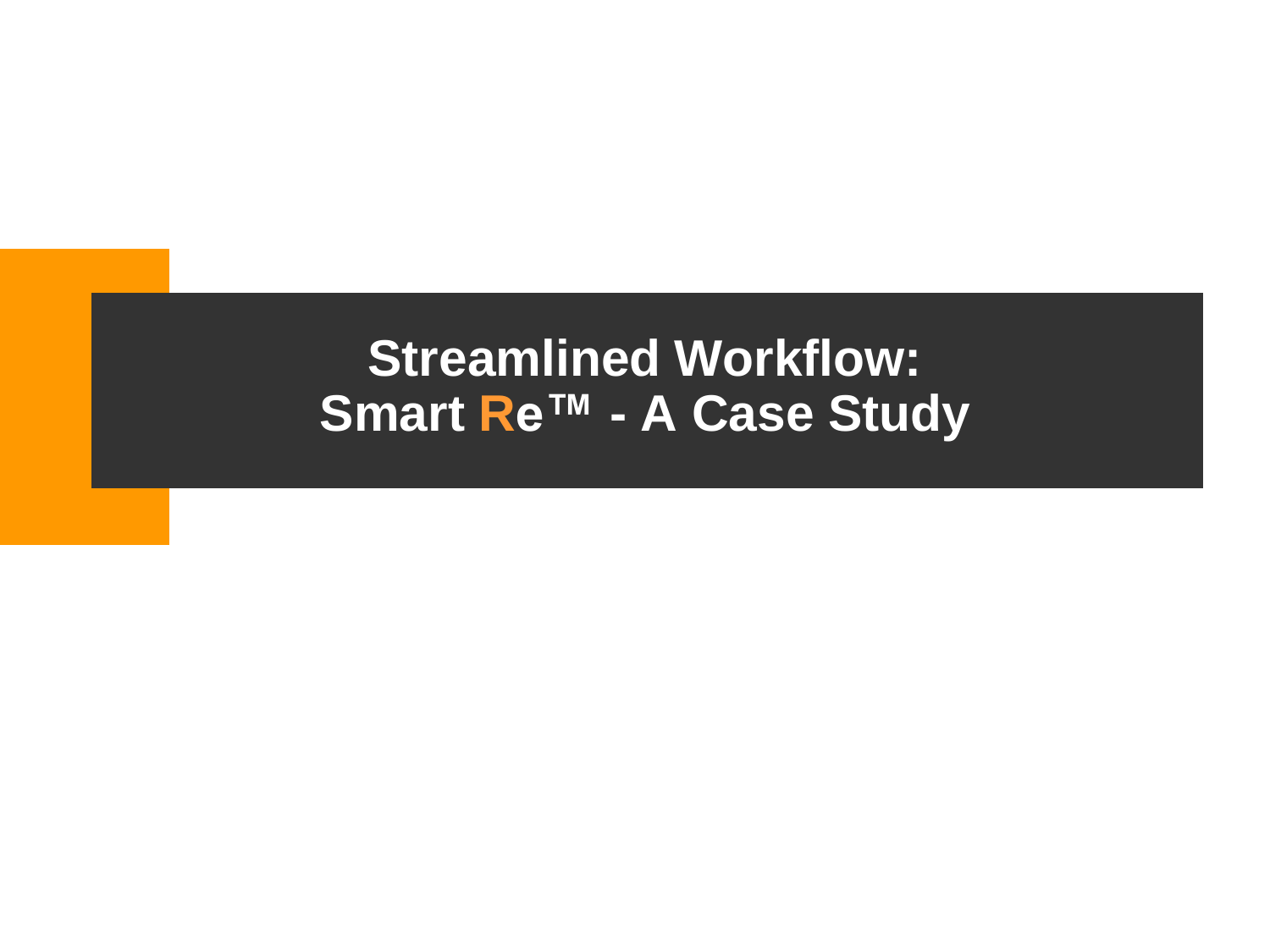# **Reinsurance pricing**

- Main users of models: actuaries and underwriters
- Often lots of data received (non-standard format)
- Standard techniques and methods:
	- $\triangleright$  Exposure rating
	- $\triangleright$  Experience rating
	- $\triangleright$  Evaluation of contract terms
	- **► Combined ratio**
- **Where is the "big data"?**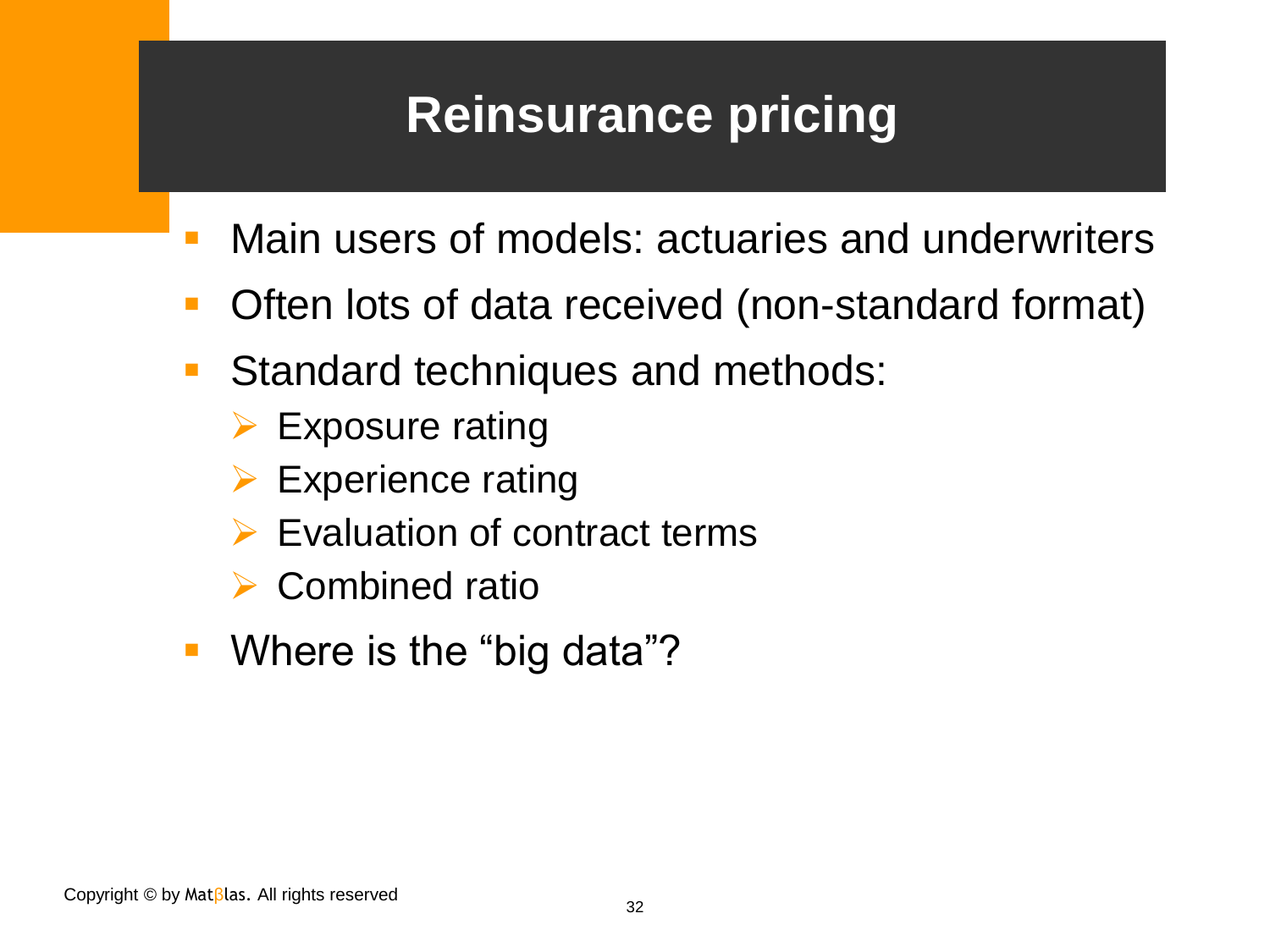# **Limitations of the typical workflow**

- Several spreadsheets to price one treaty
	- **► Experience**
	- **► Exposure**
	- $\triangleright$  Summary
	- **► Aggregate loss distribution**
- **Pre-determined size of input** 
	- $\triangleright$  Number of layers and sub-classes of business
	- $\triangleright$  Number claims and years of data
	- $\triangleright$  Benchmark tables
- **Stand-alone spreadsheets store the data**
- Only high level outputs are recorded in systems (often manually)

Copyright © by Matβlas. All rights reserved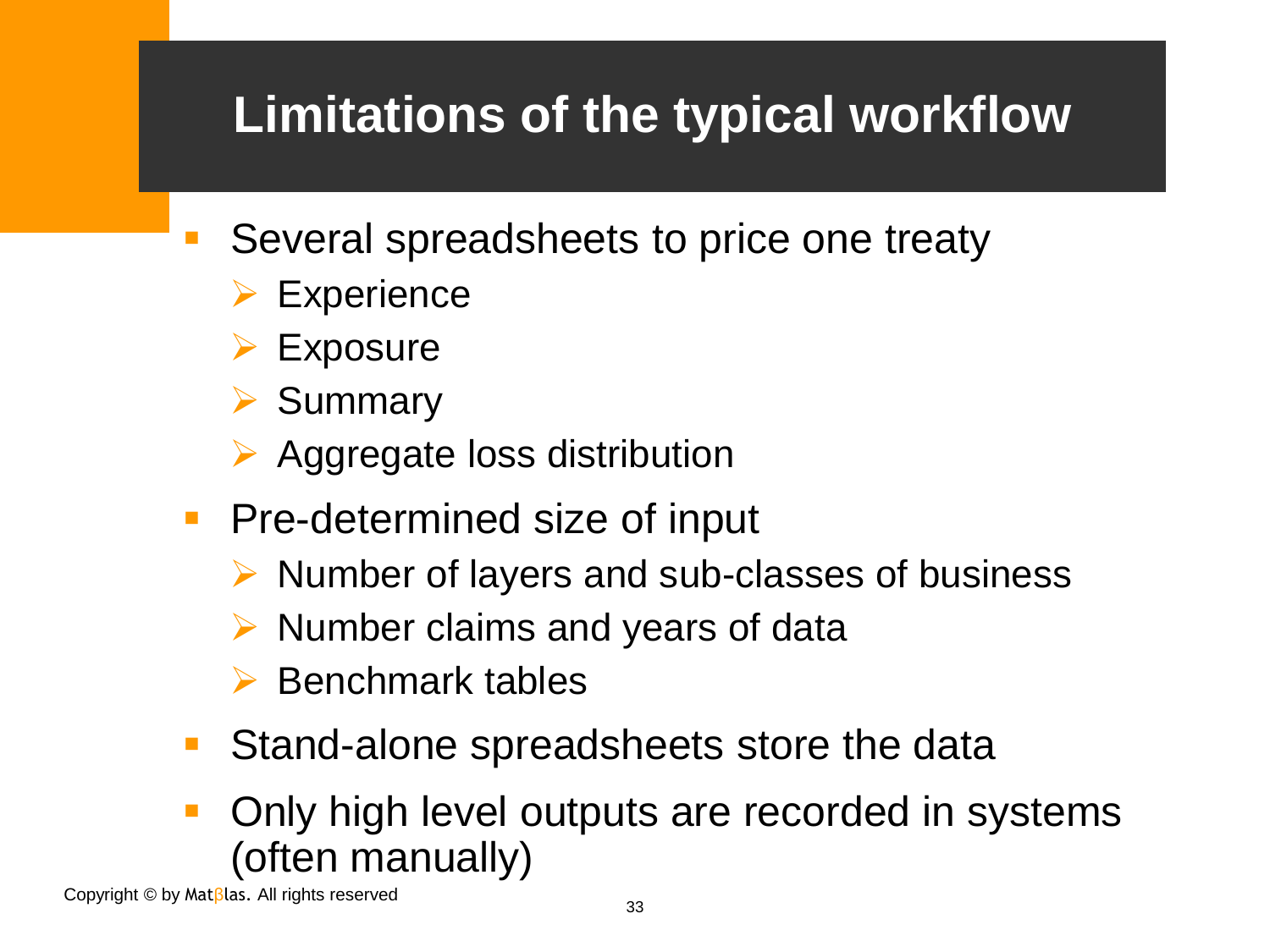# **Benchmarking**

- Most common complain: lack of benchmarks (curves, LDFs, inflation, etc.) due to lack of data. ▶ Seriously?
- Summer project: manual aggregation of data by actuaries to analyse classes of business.
	- $\triangleright$  Weeks of work cleansing and aggregating data.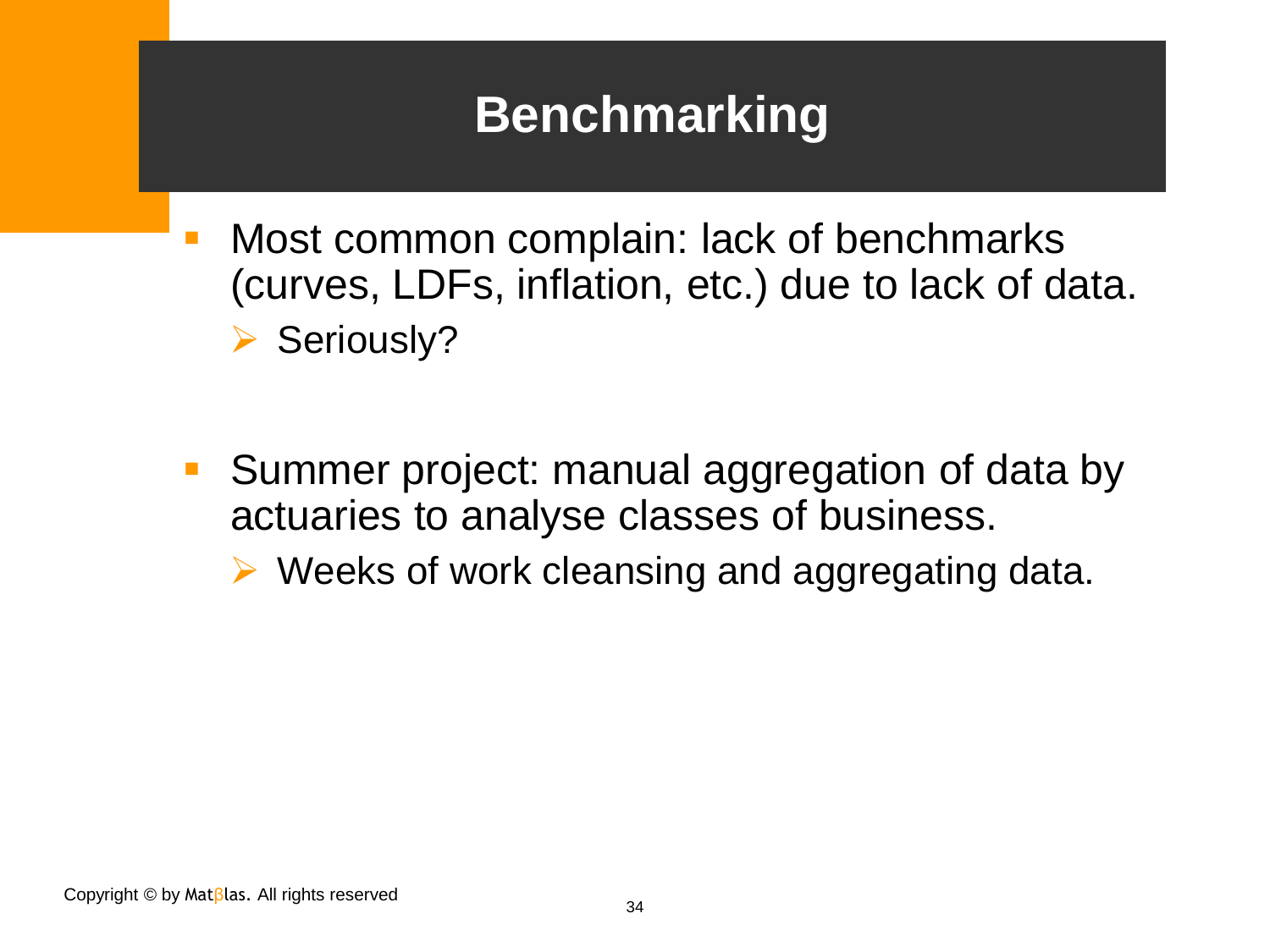## **The story behind Smart Re™**

- 2009: three reinsurers asked us to develop a pricing model for them.
- **Our questions:** 
	- $\triangleright$  Why Excel?
	- $\triangleright$  Apart from pricing, what MI would you want to obtain in the process?
	- $\triangleright$  Support, maintenance, updates
- Smart Re™ was born:
	- $\triangleright$  A cloud based reinsurance pricing model with per user annual licence fee.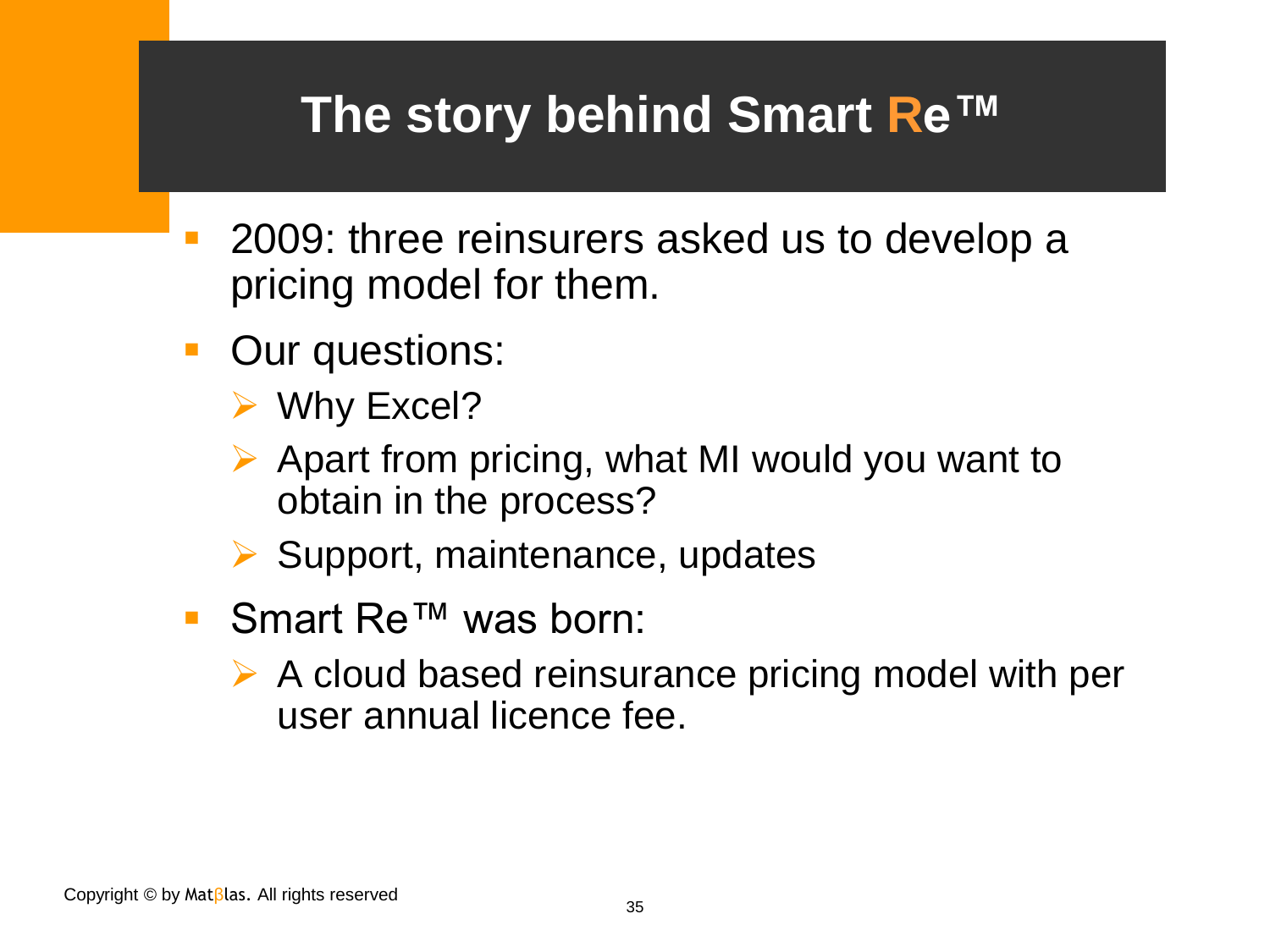## **Smart Re™: Brief demo**

- https://www.smart-reinsurance.com
- No obligation 3-month trial licence
- **External templates** 
	- $\triangleright$  Benchmark parameters per company, per division
	- $\triangleright$  Data input provided by cedant in submission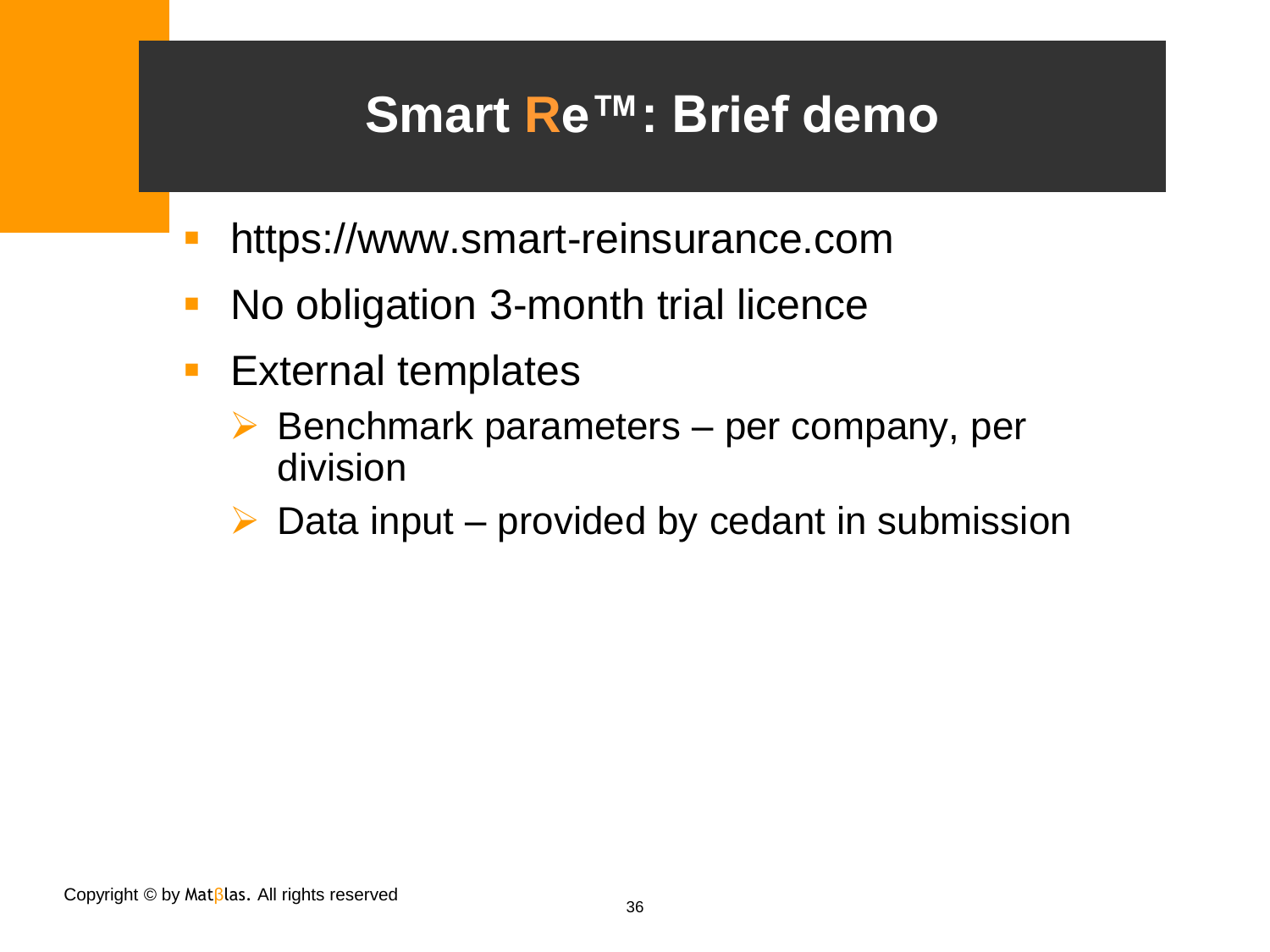#### **Smart Re™: The main challenges**

- How to "specify" the requirements to the programmers who had never worked in insurance?
- How to test the components and the whole application in a robust way ensuring that unusual circumstances (missing data, data validation, etc.) were also included?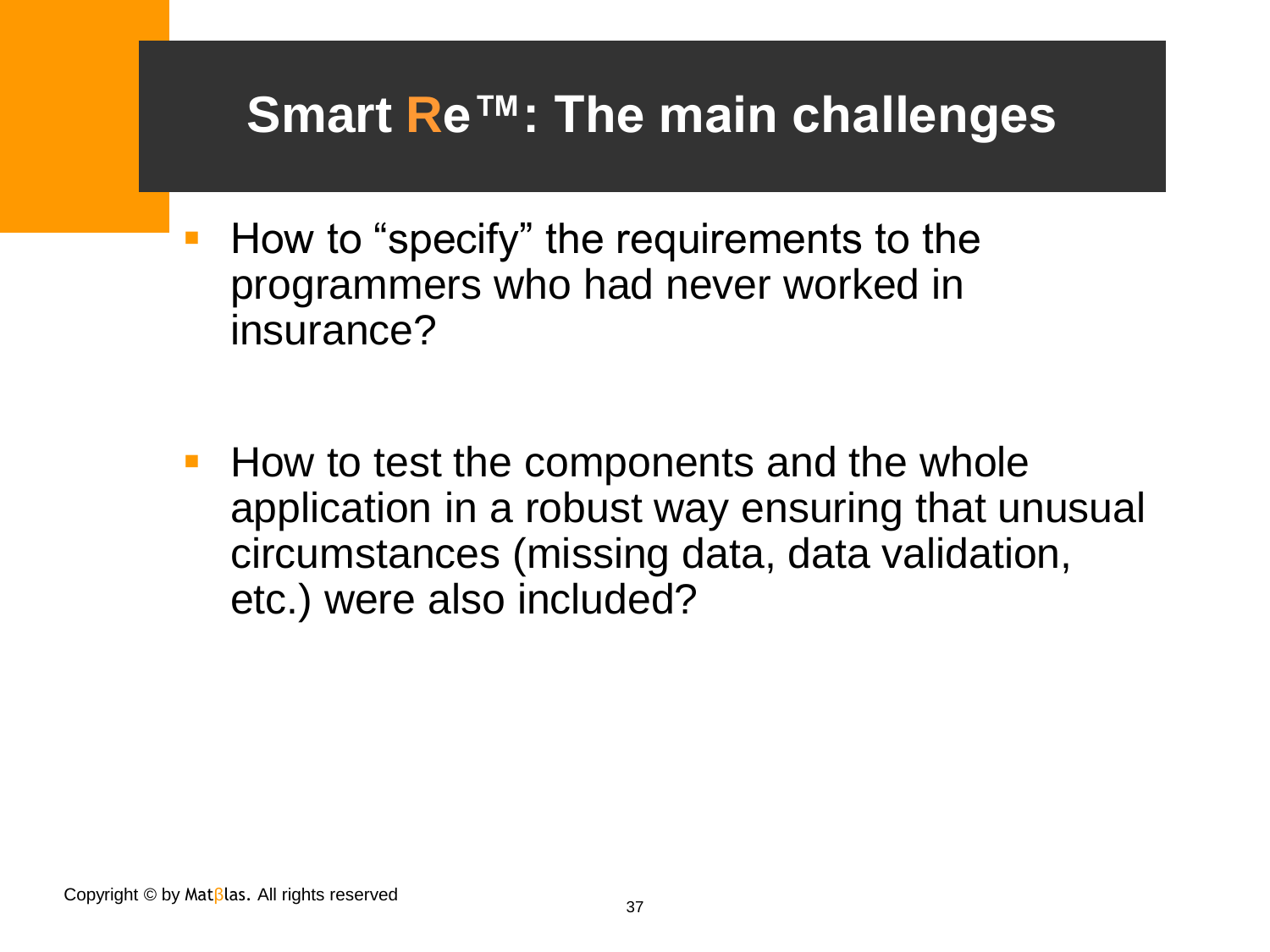## **Smart Re™: Overview of the development**

- **.NET environment, C# code and MySQL** database, minor javascript features.
- Two programmers and one actuary
- Object base code
	- $\triangleright$  Pseudo-code for calculations written by the actuary
	- $\triangleright$  Easy to test, audit and update
- Benchmarks and submission data upload by user in Excel – to database
- Standard data downloads from user's interface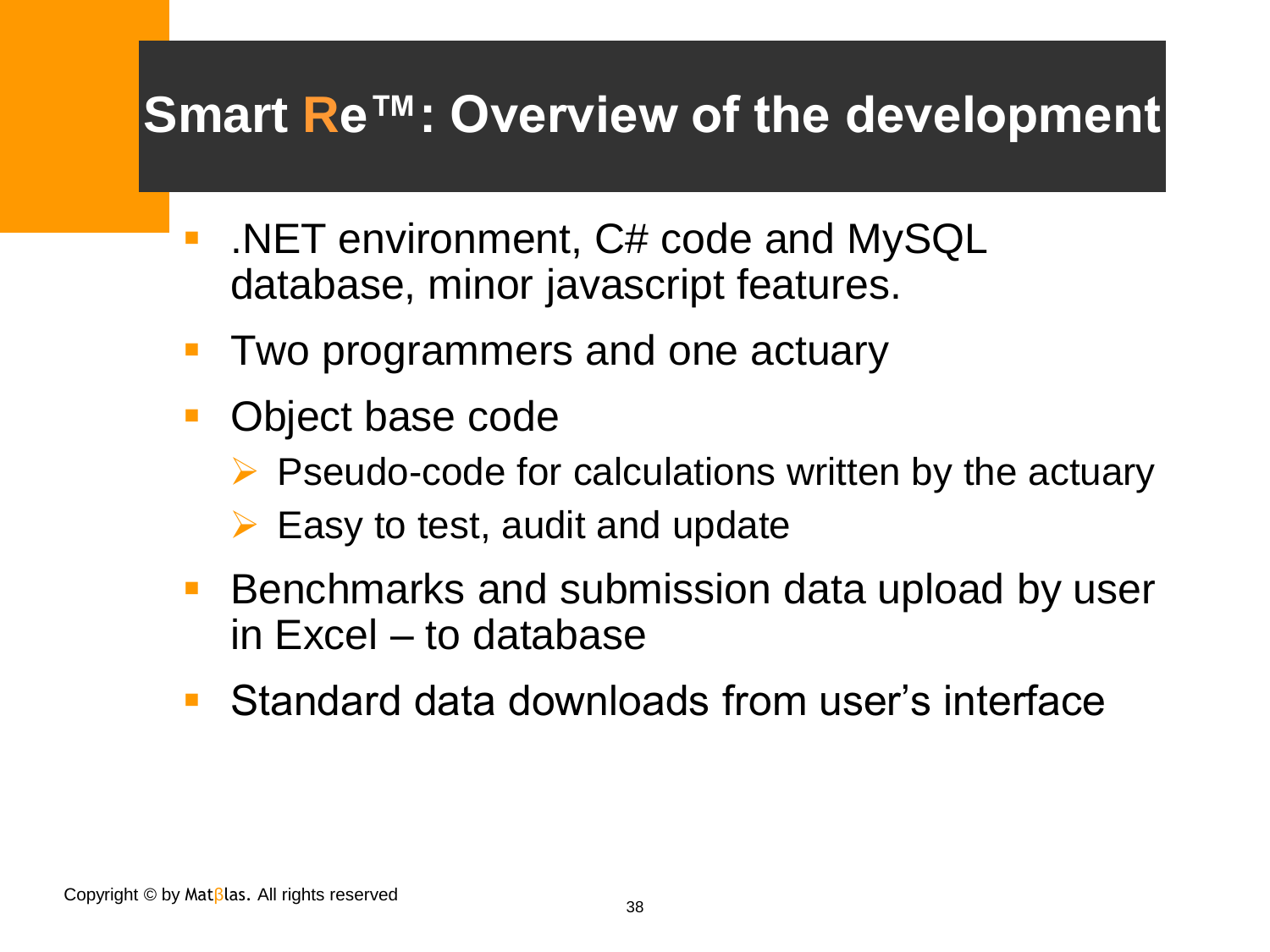## **From Excel® calculations to objects**

- Things that are simply done in Excel often have to be broken down in a number of objects.
- **For example: allocating a claim to a year** 
	- $\triangleright$  Data available dates associate with a claim: treaty year, UW year, accident year, policy effective date, date of loss, report date, etc.
	- $\triangleright$  Selecting the basis of the analysis: treaty year, UW year or accident year based on
		- Basis of the treaty (RAD, LOD)
		- Data available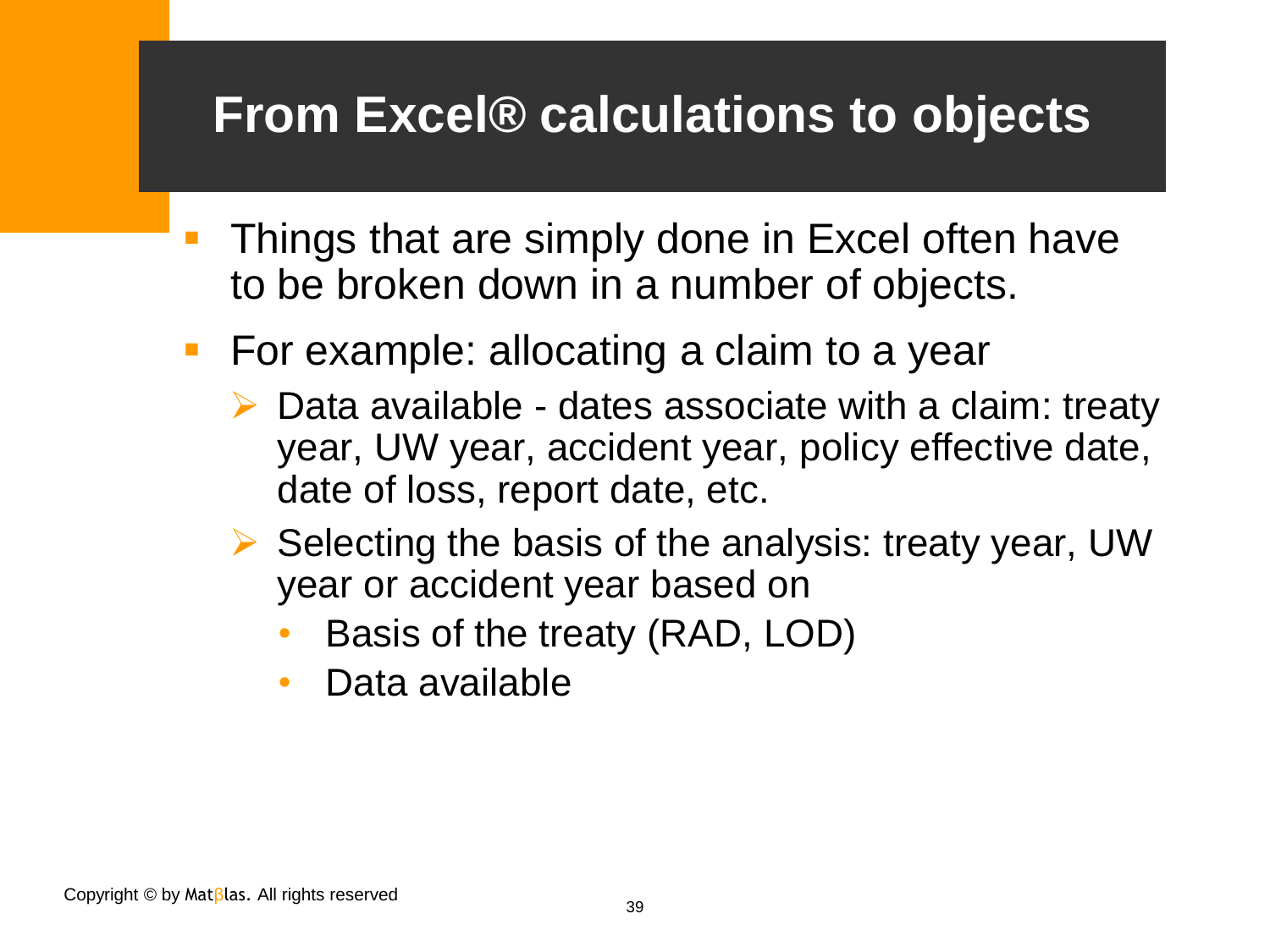#### **Sample algorithm to allocate claims to years**

If TreatyBasis = Risks Attaching During AND PolicyBasis = Claims made

If Experience Basis = Treaty year

If Treaty year is not null, then

StartDate = DATE(Treaty year, MONTH(Treaty effective date), DAY(Treaty effective date))

YearToAllocateClaim = Treaty year

Else

If Policy effective date is not null, then

If Policy effective date < DATE(YEAR(Policy effective date), MONTH(Treaty effective date), DAY(Treaty effective date)) then

StartDate = DATE(Year(Policy effective date)-1, MONTH(Treaty effective date), DAY(Treaty effective date))

YearToAllocateClaim = Year(Policy effective date)-1

… Else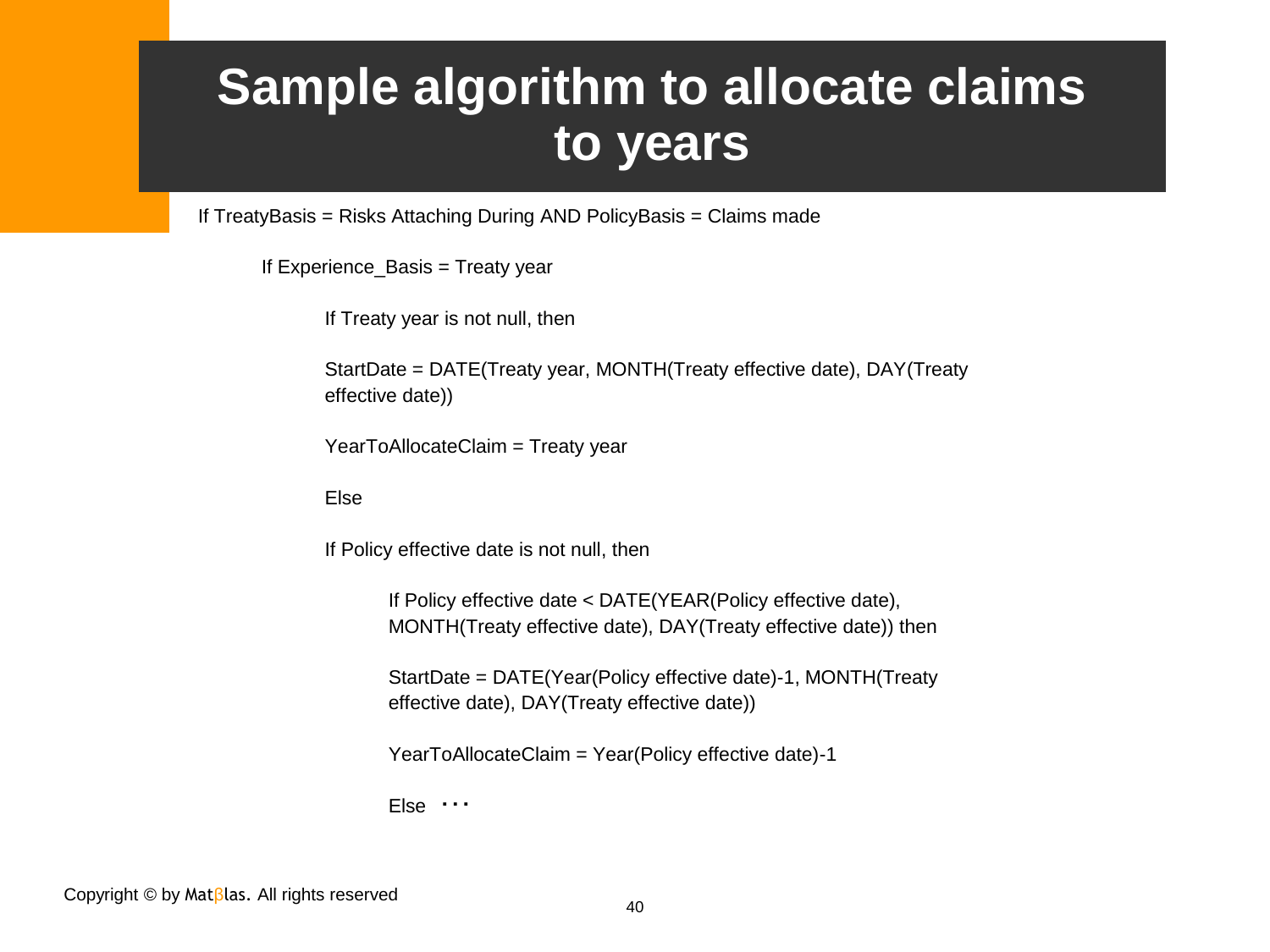# **A programming challenge**

- **Write a function to calculate the inflation factor** with the following inputs
	- $\triangleright$  An array containing inflation information with effective date and inflation %
	- $\triangleright$  Date from which inflation will be applied
	- Date from to which inflation will be applied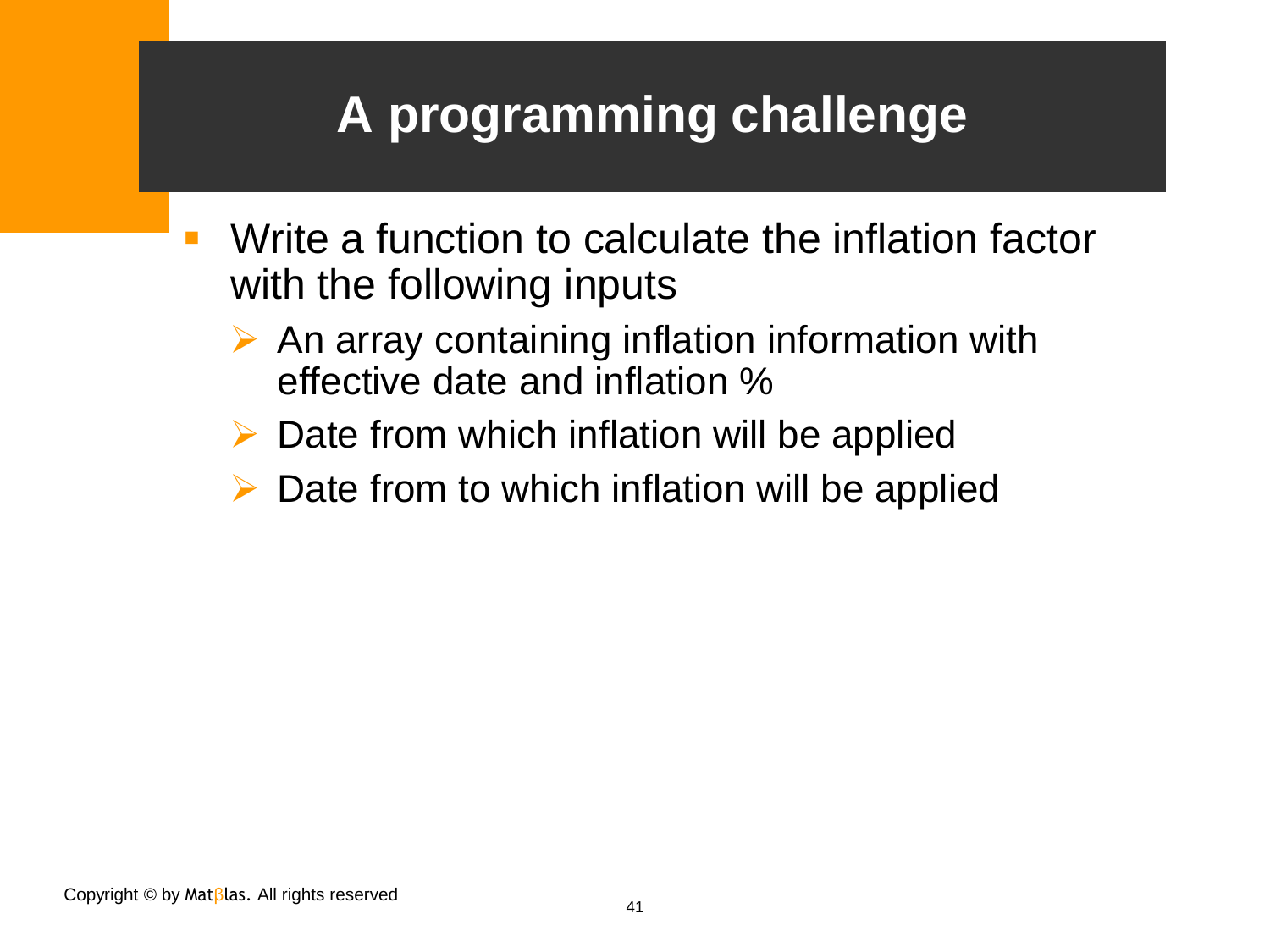## **Smart Re™: The testing challenge**

- Tester must be independent of programmer  $\triangleright$  May only test "common" combination of inputs.
- Each object is tested in isolation
	- $\triangleright$  A set of random input parameters covering all possible combinations including errors.
	- $\triangleright$  Actuary calculates the output using Excel.
	- $\triangleright$  Programmer calculates the output using the coded function.
	- $\triangleright$  Results are compare, differences reconciled and fixed.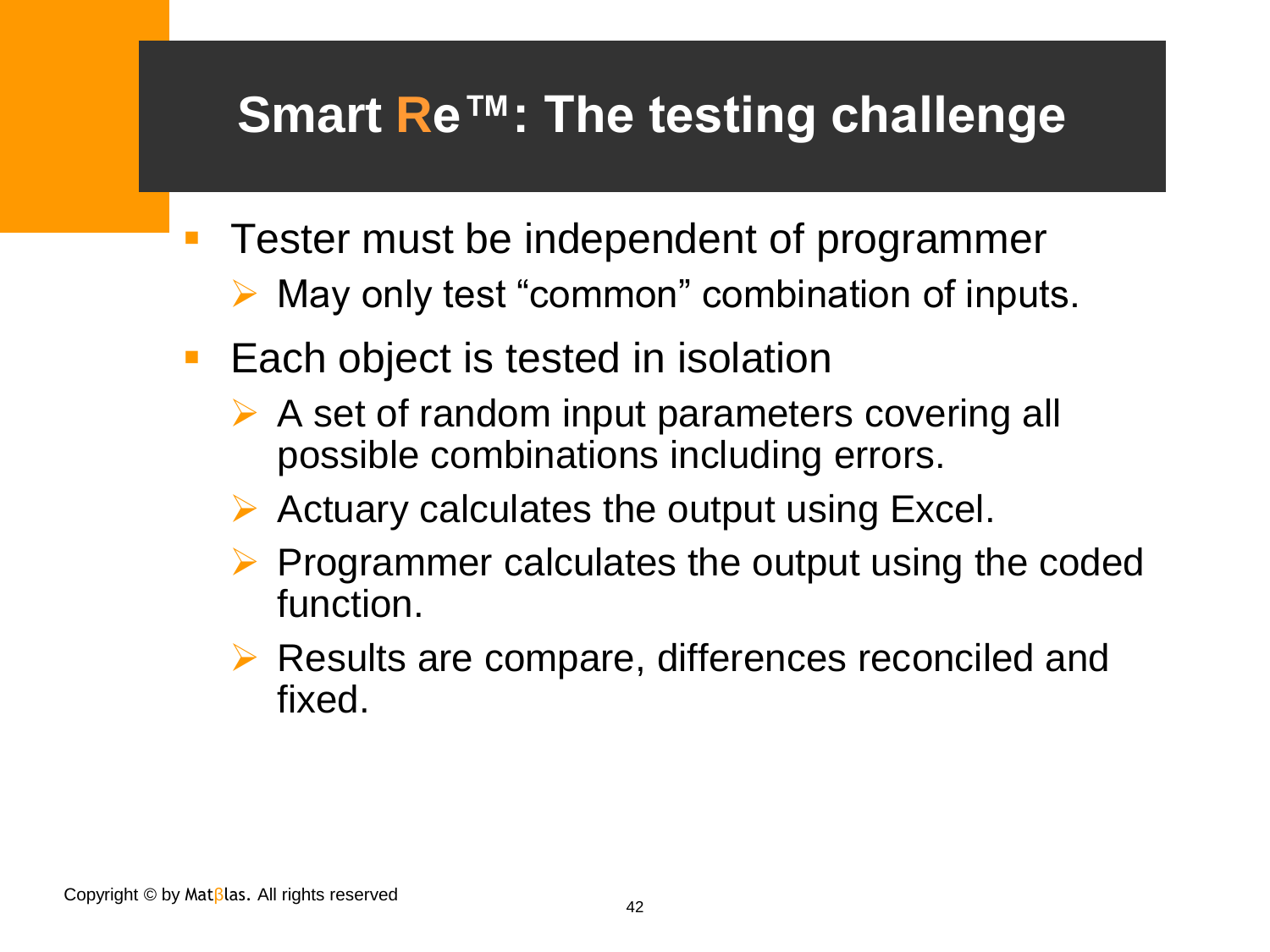## **Smart Re™: The benefits**

- **Standard actuarial methodology**
- Audit trail formulae cannot be accessed by the user and changed
- **Easy to update and enhance**  $-$  included in licence
- All data and user's selection stored in a database
- Easy to renew accounts with few updates
- Cloud based or internally hosted
- User interface can be web-style or Excel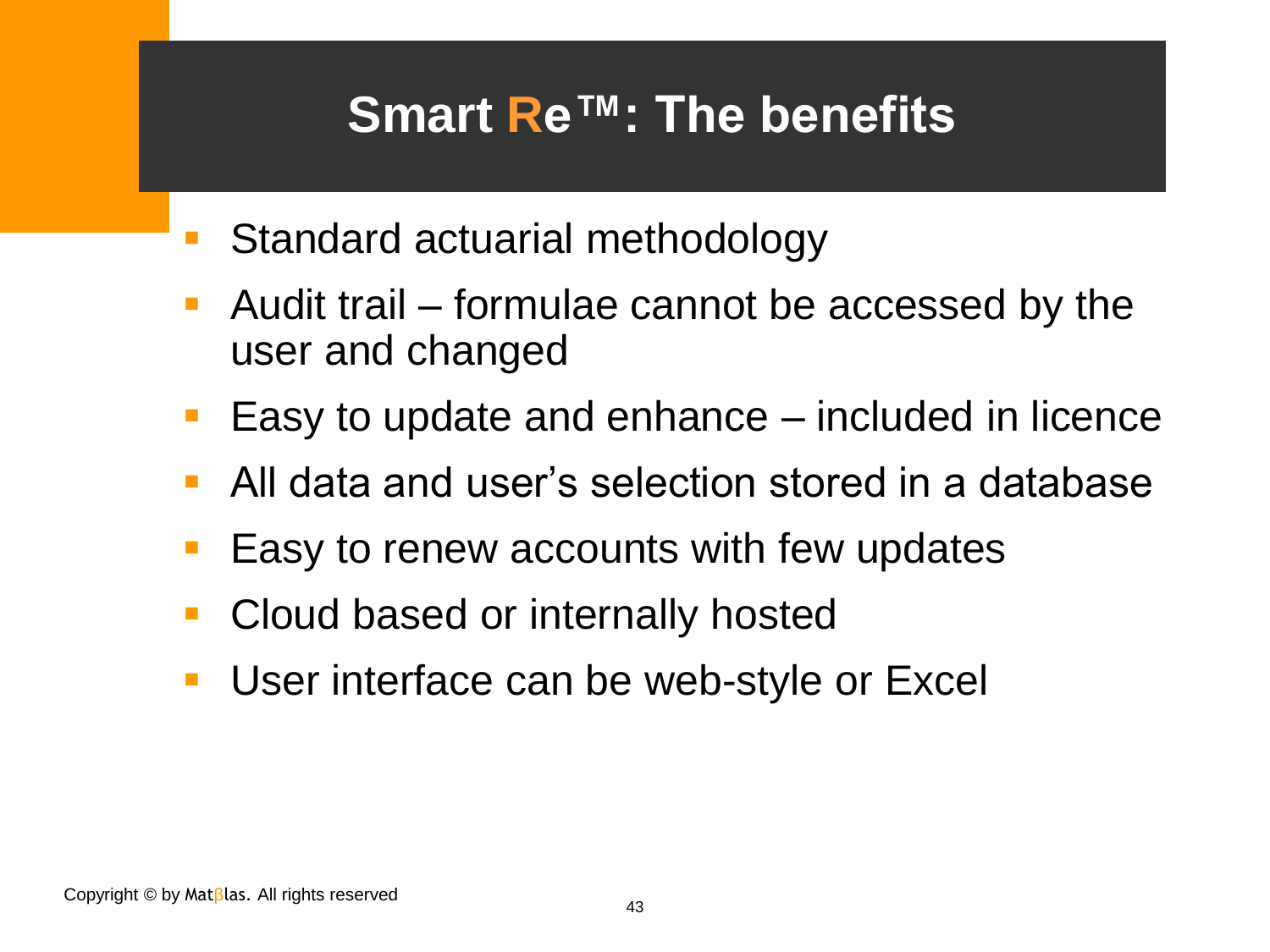#### **Streamlined Workflow: A Case Study for Yachts Insurance**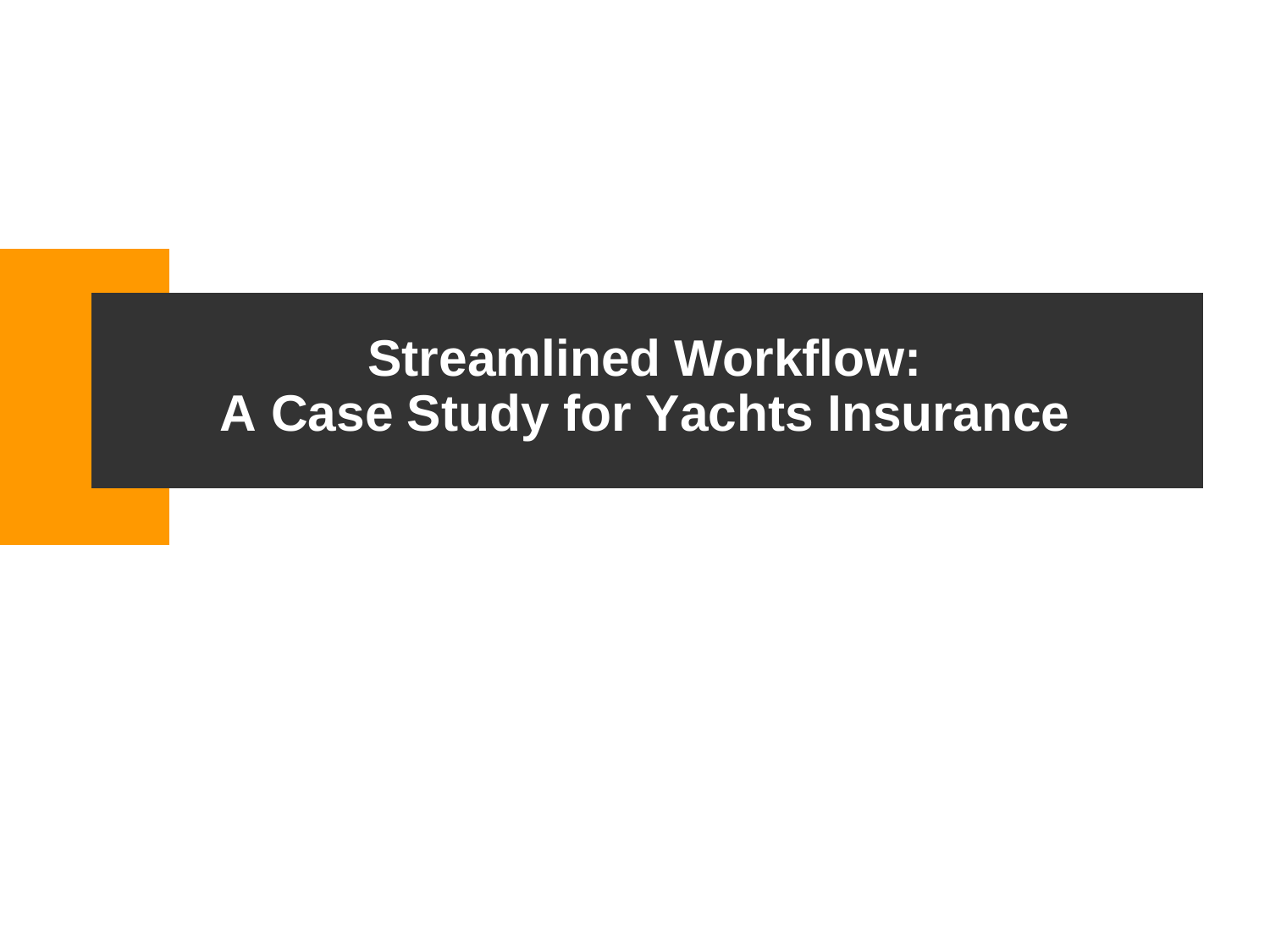## **Smart Re™ set the scene for other products**

- The objectives and benefits of our solutions
	- $\triangleright$  Audit trail from automatic price to technical price to actual price
	- $\triangleright$  Data capture
	- $\triangleright$  Ease of renewals compare exposures
	- $\triangleright$  Automatic and consistent reporting: loss ratios, technical price, benchmark price, rate changes, rate adequacy
	- $\triangleright$  Ease of maintenance up loads and down loads by the user or administrator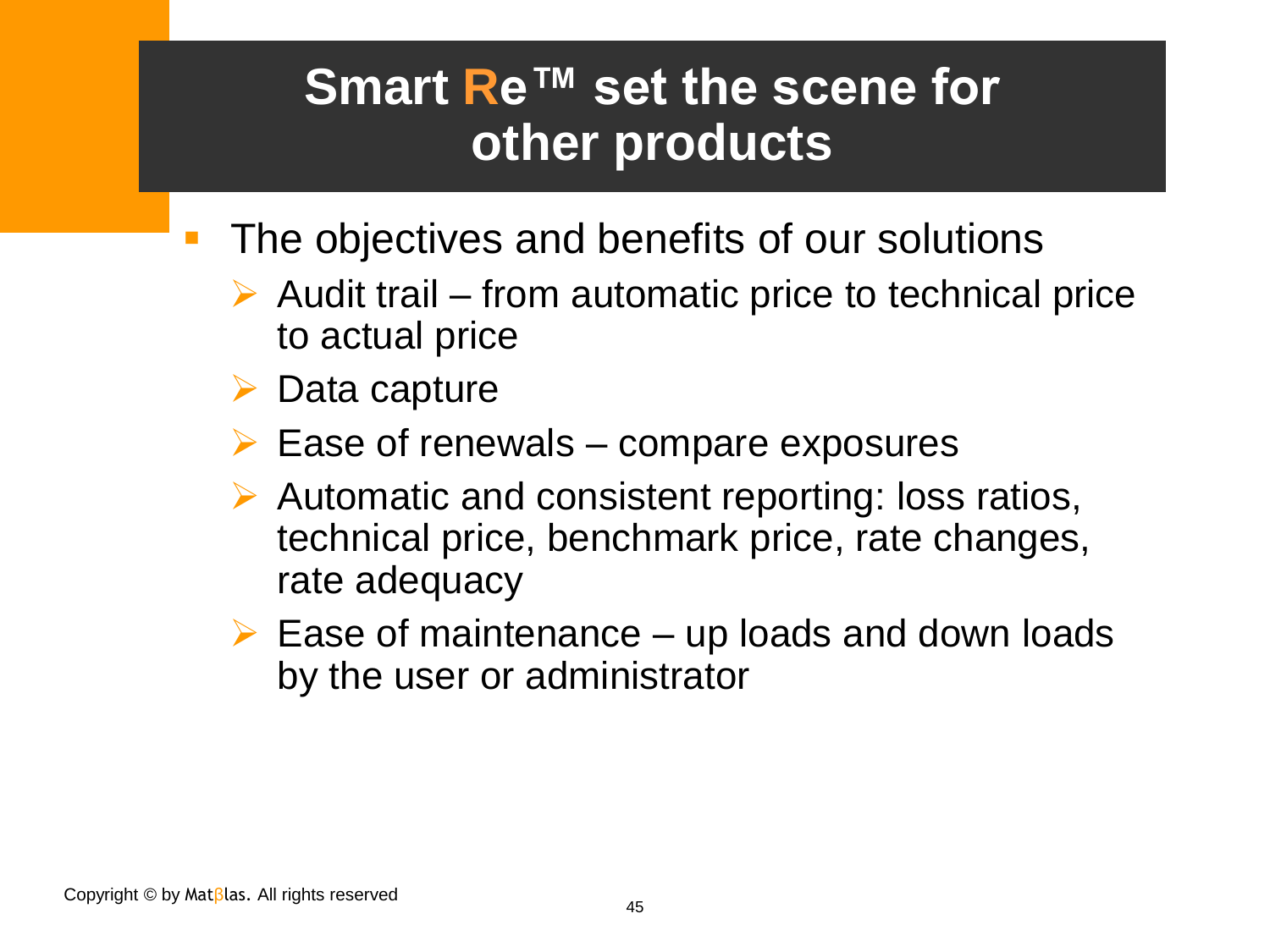# **Our project workflow**

- Client provides existing models if available
	- Actuaries review it and make recommendations for improvements; or
- Actuaries help them design and calibrate the parameters or the model.
- Client, actuary and developers agree specifications.
- Actuary translate appropriate requirements for developers.
- Actuary and develop conduct detail testing.
- Client testing.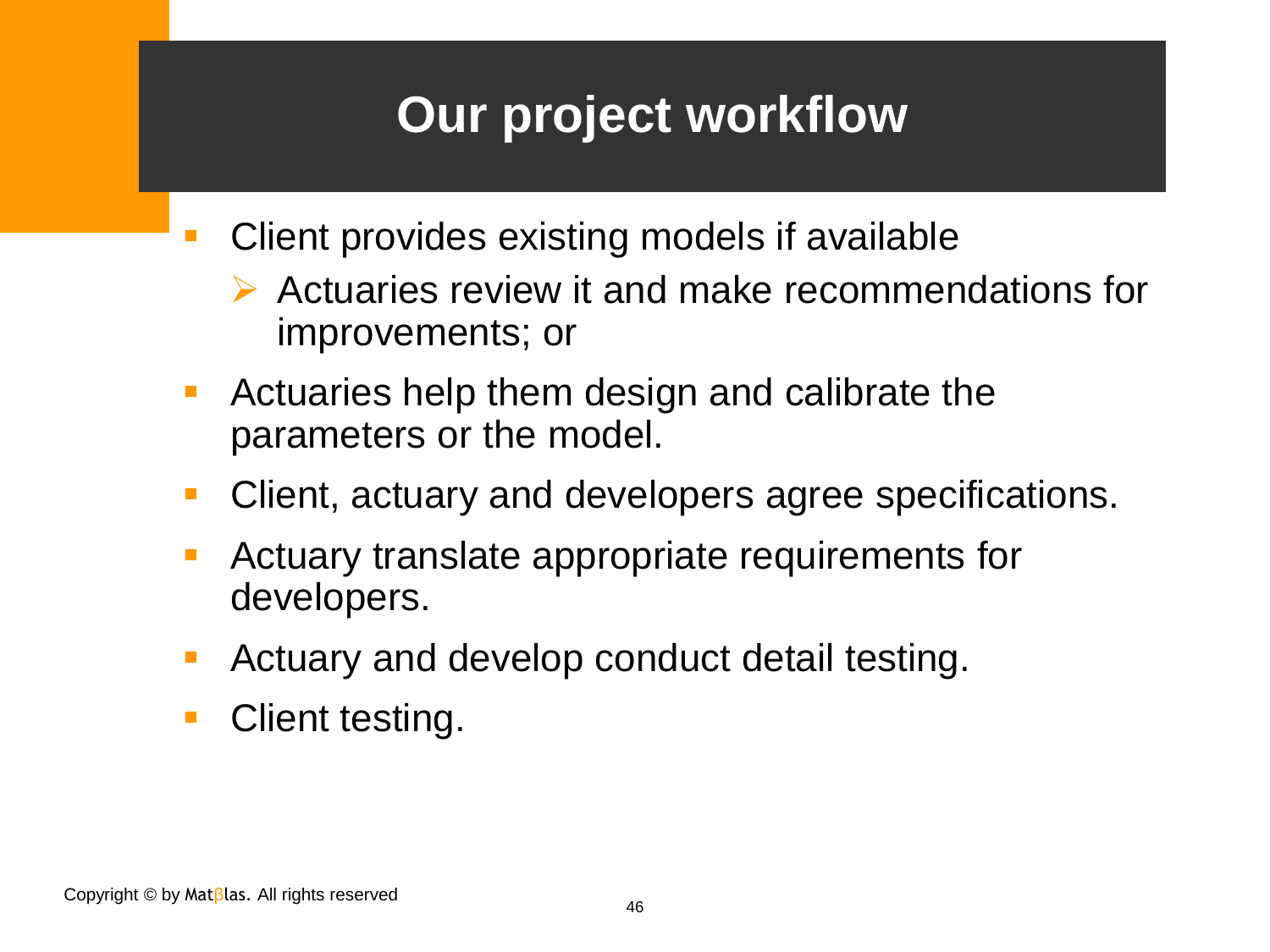# **A simple model for Yachts**

- Bespoke products
- Company wide: all class may be included in the same system
- **Company input** 
	- $\triangleright$  Business plan parameters at company level by class
	- $\triangleright$  Specific class of business benchmarks with versioning
- **User interface**
- Renewals are linked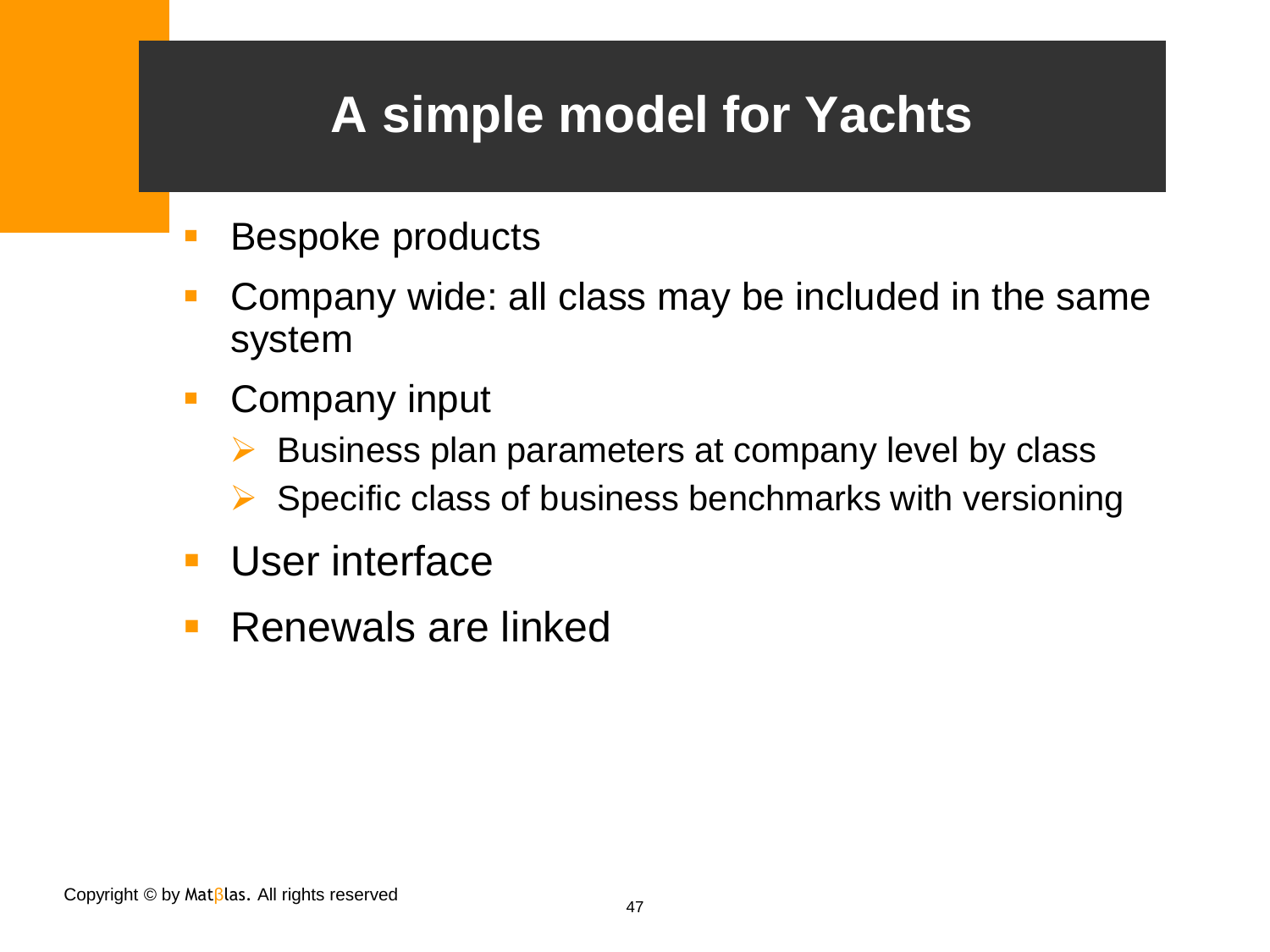#### **The Role of Actuaries in the InsurTech Revolution**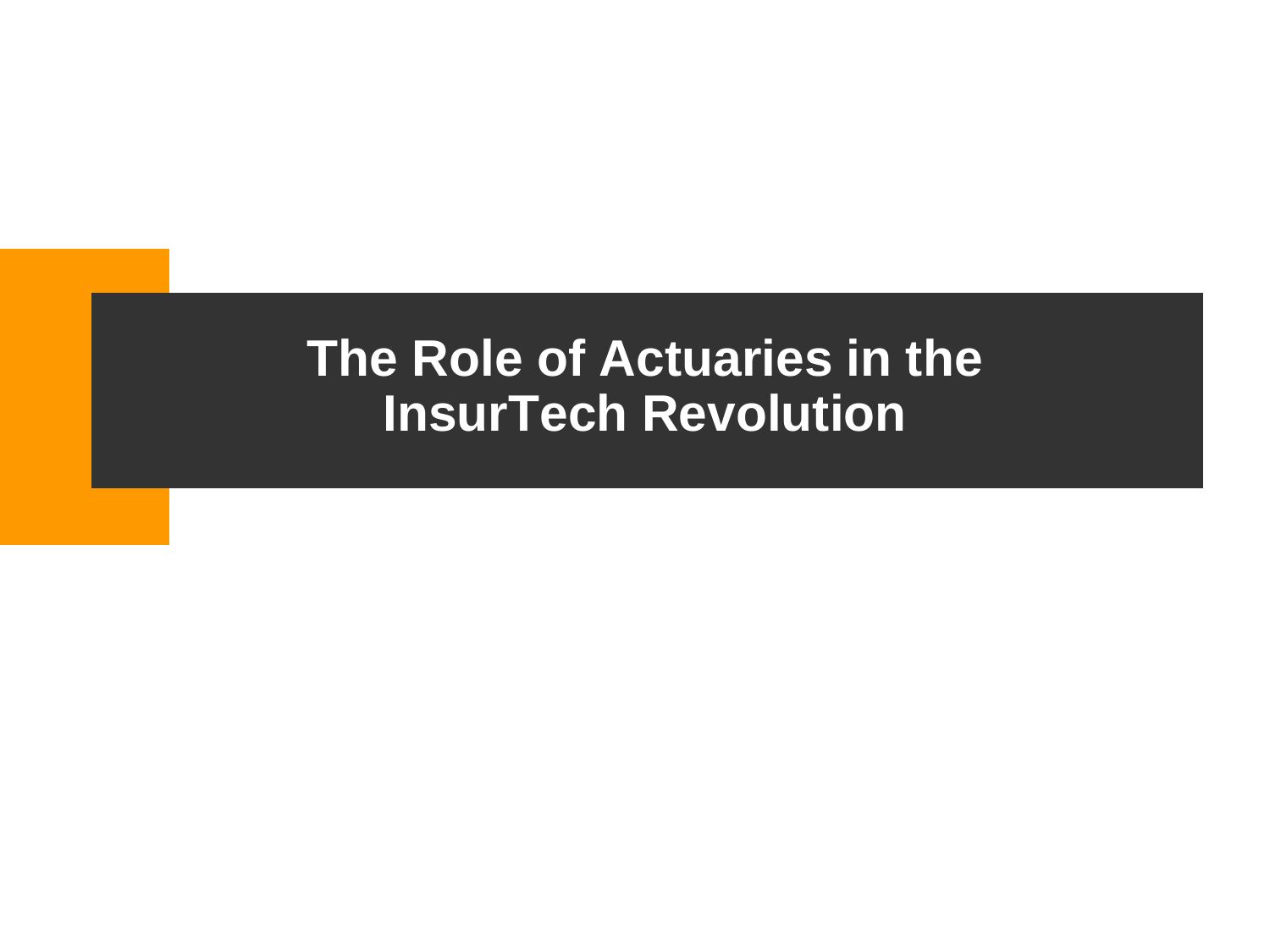## **Three unique business functions in the insurance industry**

- **Underwriting**
- Actuaries
- Claims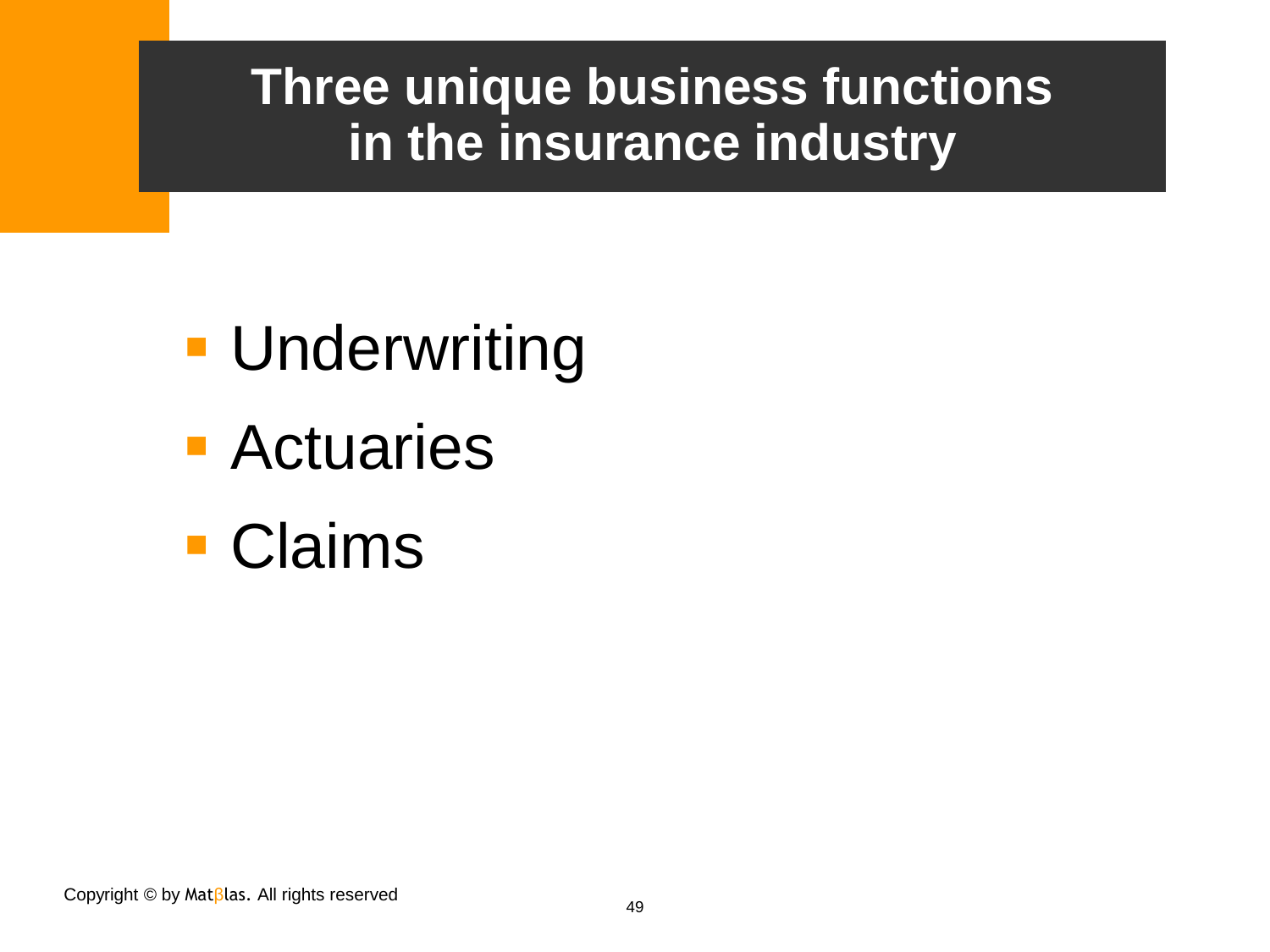# **What is preventing actuaries from embracing technology for their tools?**

- Number 1 objection from actuaries?
- Other professions seek to standardise information
	- $\triangleright$  Public accounting records are held in iXBRL format to make it easier to aggregate
- **Lack of up to date programming skills?**
- A spreadsheet is very telling about the clarity of mind of the user
	- $\triangleright$  Clumsy and cumbersome spreadsheets are plentiful in our industry
- **Spreadsheets can be used as the user interface**  $\triangleright$  Familiarity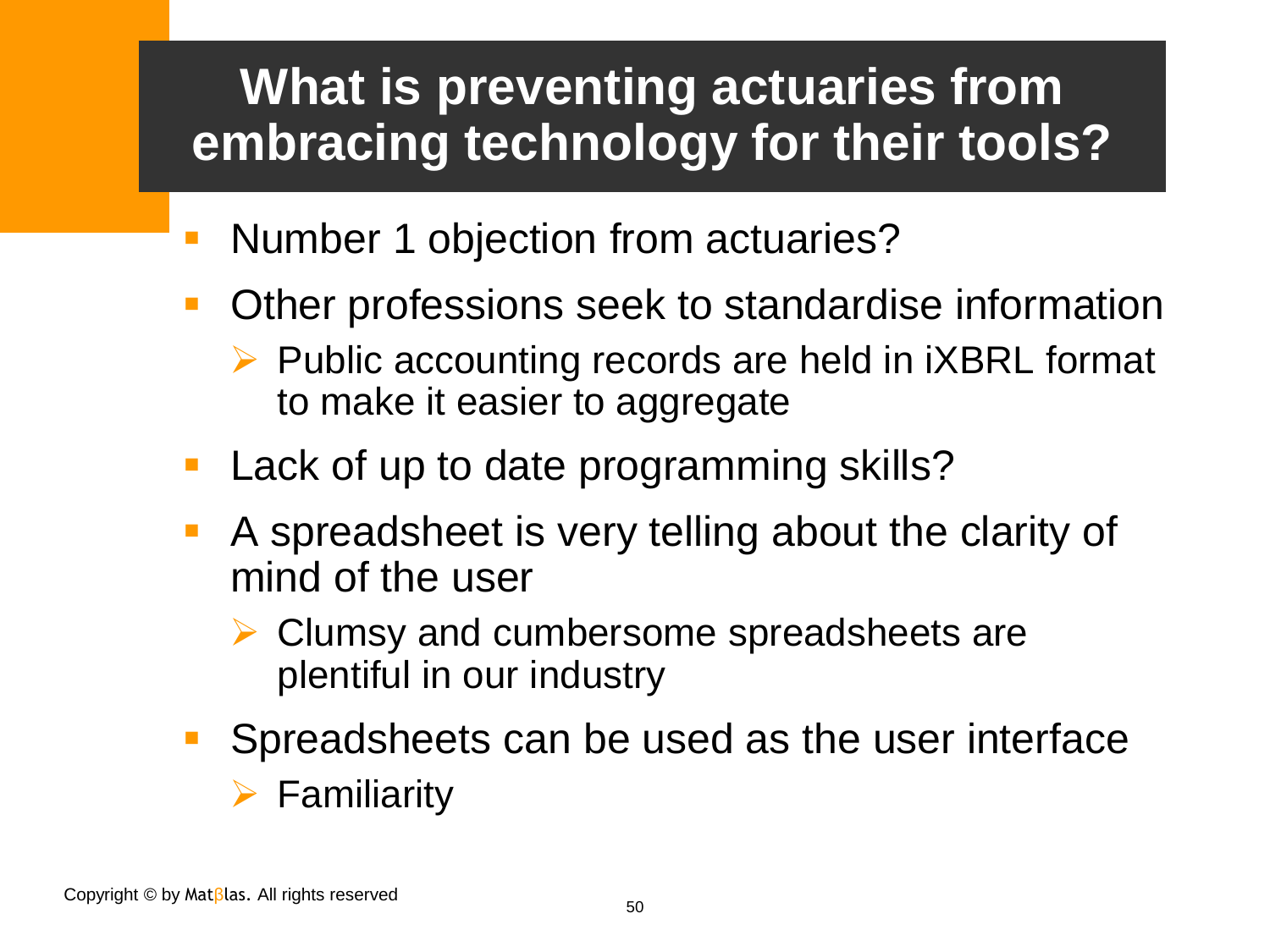## **Key members of a multi-disciplinary development team**

- **Underwriters main users**
- Business analysts (finance, claims, IT)
- Actuaries
- **Database architects**
- **Programmers**